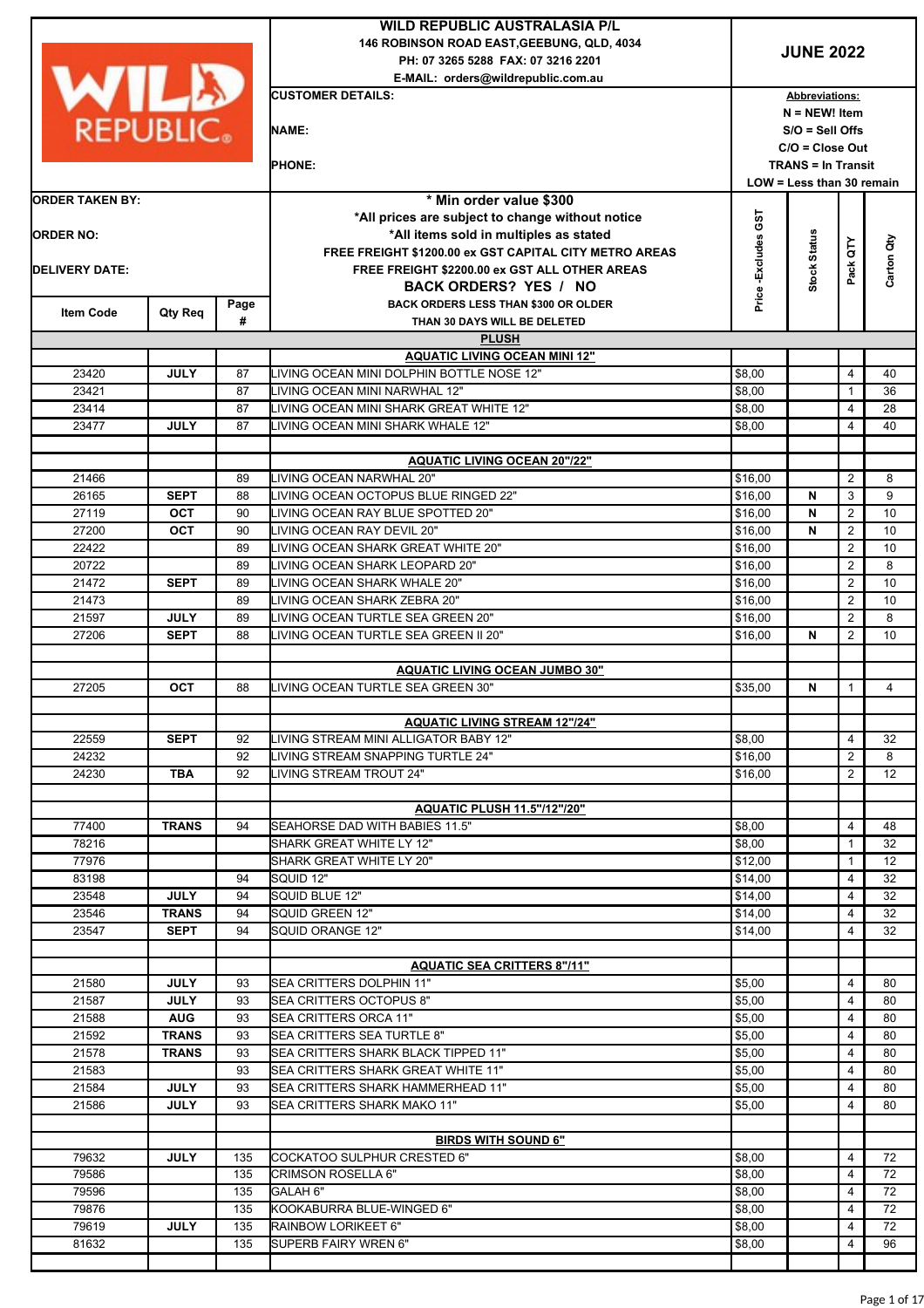|              |              |     | <b>CORAL REEF 6"</b>                                      |                     |   |              |              |
|--------------|--------------|-----|-----------------------------------------------------------|---------------------|---|--------------|--------------|
| 27002        | <b>OCT</b>   | 90  | CORAL REEF ANGELFISH 6"                                   | \$6,50              | N | 4            | 60           |
| 27000        | <b>OCT</b>   | 90  | CORAL REEF ANGELFISH EMPEROR 6"                           | \$6,50              | N | 4            | 60           |
| 26999        | OCT          | 90  | CORAL REEF ANGELFISH QUEEN 6"                             | \$6,50              | N | 4            | 60           |
|              |              |     |                                                           |                     |   |              |              |
| 27004        | <b>OCT</b>   | 90  | <b>CORAL REEF CLOWNFISH 6"</b>                            | \$6,50              | N | 4            | 60           |
| 27003        | <b>OCT</b>   | 90  | CORAL REEF PARROT FISH 6"                                 | \$6,50              | N | 4            | 60           |
| 27001        | <b>OCT</b>   | 90  | <b>CORAL REEF SURGEON FISH 6"</b>                         | \$6,50              | N | 4            | 60           |
|              |              |     |                                                           |                     |   |              |              |
|              |              |     | <b>POCKETKINS 5"</b>                                      |                     |   |              |              |
| 90902        | LOW          | 114 | POCKETKINS COUNTER DISPLAY AUSTRALIANA ASSORTED 20 PIECES | \$90,00             |   | $\mathbf{1}$ | $\mathbf{1}$ |
| 91279 AUS    |              |     | POCKETKINS COUNTER DISPLAY DOGS ASSORTED 20 PIECES        | \$90,00             | N | 1            | $\mathbf{1}$ |
|              |              |     |                                                           |                     |   |              |              |
| 90886        | <b>TBA</b>   | 114 | POCKETKINS COUNTER DISPLAY ZOO ASSORTED 20 PIECES         | \$90,00             |   | $\mathbf{1}$ | $\mathbf{1}$ |
| 18103        | <b>JULY</b>  | 110 | POCKETKINS ALLIGATOR 5"                                   | \$4,50              |   | 8            | 144          |
| 18114        |              | 108 | POCKETKINS BEAR BLACK 5"                                  | \$4,50              |   | 8            | 144          |
| 23952        |              | 107 | POCKETKINS CHAMELEON 5"                                   | \$4,50              |   | 8            | 144          |
| 18097        |              | 107 | POCKETKINS CHEETAH 5"                                     | \$4,50              |   | 8            | 144          |
| 18109        |              | 108 | POCKETKINS CHIMP 5"                                       | \$4,50              |   | 8            | 144          |
| 23954        |              | 110 | POCKETKINS COCKATOO 5"                                    | \$4,50              |   | 8            | 144          |
|              |              |     |                                                           |                     |   |              |              |
| 26674        |              | 111 | POCKETKINS COW 5"                                         | \$4,50              | N | 8            | 96           |
| 25313        |              | 110 | POCKETKINS DINGO 5"                                       | \$4,50              |   | 8            | 144          |
| 18098        |              | 111 | POCKETKINS DINO T-REX 5"                                  | \$4,50              |   | 8            | 144          |
| 18096        |              | 111 | POCKETKINS DINO TRICERATOPS 5"                            | \$4,50              |   | 8            | 144          |
| 25530        | <b>TRANS</b> | 113 | POCKETKINS DOG BEAGLE 5"                                  | \$4,50              | N | 8            | 144          |
| 25524        | <b>TRANS</b> | 113 | POCKETKINS DOG BOSTON TERRIER 5"                          | \$4,50              | N | 8            | 144          |
| 25529        | <b>TRANS</b> | 113 | POCKETKINS DOG GERMAN SHEPHERD                            | \$4,50              | N | 8            | 144          |
|              |              |     |                                                           |                     |   |              |              |
| 25527        | <b>TRANS</b> | 113 | POCKETKINS DOG HUSKY 5"                                   | \$4,50              | N | 8            | 144          |
| 25533        | <b>TRANS</b> | 113 | POCKETKINS DOG LABRADOR CHOCOLATE 5"                      | \$4,50              | N | 8            | 144          |
| 25534        | <b>TRANS</b> | 113 | POCKETKINS DOG LABRADOR YELLOW 5"                         | \$4,50              | N | 8            | 144          |
| 25532        | <b>TRANS</b> | 113 | POCKETKINS DOG PUG 5"                                     | \$4,50              | N | 8            | 144          |
| 18110        | <b>SEPT</b>  | 112 | POCKETKINS DOLPHIN 5"                                     | \$4,50              |   | 8            | 144          |
| 26837        | <b>JULY</b>  | 110 | POCKETKINS ECHIDNA 5"                                     | \$4,50              | N | 8            | 144          |
| 18102        |              | 107 | POCKETKINS ELEPHANT 5"                                    |                     |   | 8            | 144          |
|              |              |     |                                                           | \$4,50              |   |              |              |
| 25312        | <b>SEPT</b>  | 110 | POCKETKINS EMU 5"                                         | \$4,50              |   | 8            | 144          |
| 21174        | <b>JULY</b>  | 107 | POCKETKINS FENNEC FOX 5"                                  | \$4,50              |   | 8            | 144          |
| 18108        |              | 110 | POCKETKINS FLAMINGO 5"                                    | \$4,50              |   | 8            | 144          |
| 18100        |              | 107 | <b>POCKETKINS GIRAFFE 5"</b>                              | \$4,50              |   | 8            | 144          |
| 26673        |              | 111 | POCKETKINS HORSE 5"                                       | \$4,50              | N | 8            | 96           |
| 25314        | <b>JULY</b>  | 110 | POCKETKINS KANGAROO 5"                                    | \$4,50              |   | 8            | 144          |
|              |              |     |                                                           |                     |   |              |              |
| 23957        | <b>JULY</b>  | 110 | POCKETKINS KOALA 5"                                       | \$4,50              |   | 8            | 144          |
| 11022        | <b>JULY</b>  | 108 | POCKETKINS LEMUR RING TAILED 5"                           | \$4,50              |   | 8            | 144          |
| 23371        |              | 110 | <b>POCKETKINS MACAW PARROT 5"</b>                         | \$4,50              |   | 8            | 144          |
| 23367        |              | 110 | POCKETKINS MACAW SCARLETT 5"                              | $\overline{\$4,50}$ |   | 8            | 144          |
| 21181        | <b>JULY</b>  | 107 | POCKETKINS MEERKAT 5"                                     | \$4,50              |   | 8            | 144          |
| 24896        |              | 108 | POCKETKINS ORANGUTAN 5"                                   | \$4,50              |   | 8            | 144          |
| 23123        |              | 112 |                                                           | \$4,50              |   | 8            | 144          |
|              | <b>JULY</b>  |     | POCKETKINS OTTER RIVER 5"                                 |                     |   |              |              |
| 88119        |              | 109 | POCKETKINS OWL 5" ASSORTED (MULTIPLES OF 3)               | \$4,50              |   | 6            | 144          |
| 18104        |              | 108 | POCKETKINS PANDA 5"                                       | \$4,50              |   | 8            | 144          |
| 23961        | <b>TBA</b>   | 110 | POCKETKINS PELICAN                                        | \$4,50              |   | 8            | 144          |
| 23507        | <b>JULY</b>  | 112 | POCKETKINS PENGUIN CHICK PLAYFUL 5"                       | \$4,50              |   | 8            | 144          |
| 18105        | <b>JULY</b>  | 112 | <b>POCKETKINS PENGUIN EMPEROR 5"</b>                      | \$4,50              |   | 8            | 144          |
| 18112        |              | 108 | POCKETKINS POLAR BEAR 5"                                  | \$4,50              |   | 8            | 144          |
| 18113        | <b>TBA</b>   | 108 |                                                           | \$4,50              |   | 8            | 144          |
|              |              |     | POCKETKINS RED PANDA 5"                                   |                     |   |              |              |
| 18117        | <b>TRANS</b> | 112 | POCKETKINS SEA LION 5"                                    | \$4,50              |   | 8            | 144          |
| 18106        | <b>TBA</b>   | 112 | POCKETKINS SEAL HARBOR 5"                                 | \$4,50              |   | 8            | 144          |
| 21193        |              | 110 | POCKETKINS SLOTH 5"                                       | \$4,50              |   | 8            | 144          |
| 18101        |              | 107 | POCKETKINS SNOW LEOPARD 5"                                | \$4,50              |   | 8            | 144          |
| 18094        |              | 107 | POCKETKINS TIGER 5"                                       | \$4,50              |   | 8            | 144          |
| 18095        |              | 107 | POCKETKINS TIGER WHITE 5"                                 | \$4,50              |   | 8            | 144          |
|              |              |     |                                                           |                     |   |              |              |
| 18111        |              | 112 | POCKETKINS TURTLE SEA GREEN 5"                            | \$4,50              |   | 8            | 144          |
| 23641        |              | 111 | POCKETKINS UNICORN PINK 5"                                | \$4,50              |   | 8            | 144          |
| 23258        |              | 111 | POCKETKINS UNICORN WHITE 5"                               | \$4,50              |   | 8            | 144          |
| 18107        |              | 109 | POCKETKINS WOLF 5"                                        | \$4,50              |   | 8            | 144          |
| 18099        | <b>TRANS</b> | 111 | POCKETKINS WOOLY MAMMOTH 5"                               | \$4,50              |   | 8            | 144          |
| 18115        |              | 107 | POCKETKINS ZEBRA 5"                                       | \$4,50              |   | 8            | 144          |
| 25286        |              |     | POCKETKINS EMPTY COUNTER DISPLAY                          | \$-                 |   | 1            | 1            |
|              |              |     |                                                           |                     |   |              |              |
| 25286SHIPPER |              |     | POCKETKINS EMPTY COUNTER DISPLAY SHIPPER                  | $\frac{2}{3}$       |   | $\mathbf{1}$ | 1            |
|              |              |     |                                                           |                     |   |              |              |
|              |              |     | <b>CUDDLEKINS AQUATIC MINI 8"/10"</b>                     |                     |   |              |              |
| 22449        | <b>JULY</b>  | 76  | CK MINI DOLPHIN 8"                                        | \$8,00              |   | 4            | 32           |
| 22454        | <b>JULY</b>  | 78  | CK MINI MANATEE 8"                                        | \$8,00              |   | 4            | 32           |
| 10872        |              | 78  | CK MINI OCTOPUS 8"                                        | \$8,00              |   | 4            | 48           |
| 22456        |              | 76  | CK MINI ORCA 8"                                           | \$8,00              |   | 4            | 32           |
|              |              |     |                                                           |                     |   |              |              |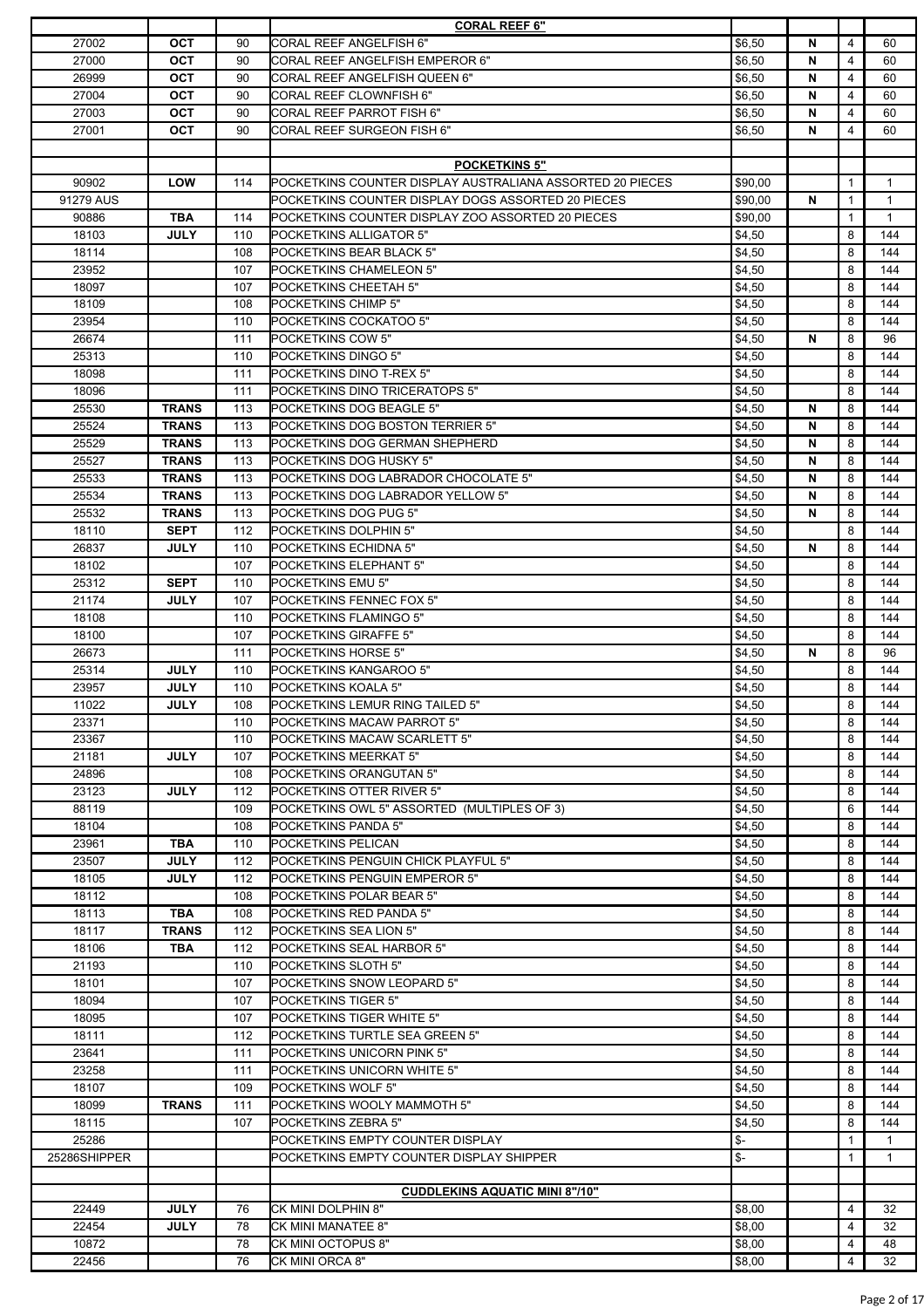| 24235 | <b>JULY</b>  | 77 | CK MINI PUFFERFISH 8"                          | \$8,00  |     | 4                       | 64 |
|-------|--------------|----|------------------------------------------------|---------|-----|-------------------------|----|
| 22459 | <b>JULY</b>  | 78 | CK MINI SEA LION 8"                            | \$8,00  |     | 4                       | 28 |
| 12974 | <b>TRANS</b> | 77 | CK MINI SEAHORSE ASSORTED 10" (MULTIPLES OF 3) | \$8,00  |     | 6                       | 96 |
| 22451 | <b>TRANS</b> | 77 | CK MINI SEAL HARBOR 8"                         | \$8,00  |     | 4                       | 40 |
| 22452 | <b>JULY</b>  | 77 | CK MINI SEAL HARP PUP 8"                       | \$8,00  |     | 4                       | 48 |
| 22461 | <b>AUG</b>   | 76 | CK MINI SHARK BLACK TIPPED 8"                  | \$8,00  |     | 4                       | 40 |
| 22462 | <b>JULY</b>  | 76 | CK MINI SHARK GREAT WHITE 8"                   | \$8,00  |     | 4                       | 40 |
| 22463 | <b>JULY</b>  | 76 | CK MINI SHARK HAMMERHEAD 8"                    | \$8,00  |     | 4                       | 40 |
| 21478 | <b>JULY</b>  | 76 | CK MINI SHARK MAKO 8"                          | \$8,00  |     | 4                       | 40 |
| 22464 |              | 76 | ICK MINI SHARK TIGER 8"                        | \$8,00  |     | 4                       | 40 |
| 12902 | <b>TRANS</b> | 77 | CK MINI STARFISH ASSORTED 8" (MULTIPLES OF 3)  | \$8,00  |     | 6                       | 60 |
| 22460 | <b>JULY</b>  | 77 | CK MINI TURTLE SEA 8"                          | \$8,00  |     | 4                       | 48 |
| 21475 |              | 77 | CK MINI TURTLE SEA HAWKSBILL 8"                | \$8,00  |     | 4                       | 48 |
| 21477 |              | 77 | CK MINI TURTLE SEA LOGGERHEAD 8"               | \$8,00  |     | 4                       | 48 |
| 22447 |              | 76 | CK MINI WHALE BELUGA 8"                        | \$8,00  |     | 4                       | 24 |
| 22453 | <b>TRANS</b> | 76 | CK MINI WHALE HUMPBACK 8"                      | \$8,00  |     | 4                       | 40 |
|       |              |    |                                                |         |     |                         |    |
|       |              |    |                                                |         |     |                         |    |
|       |              |    | <b>CUDDLEKINS MINI 7"/8"/10"</b>               |         |     |                         |    |
| 10830 |              | 39 | CK MINI AFRICAN WILD DOG 8"                    | \$8,00  |     | 4                       | 60 |
| 19539 |              | 55 | <b>CK MINI ALLIGATOR 8"</b>                    | \$8,00  |     | 4                       | 60 |
| 12291 |              | 55 | CK MINI BAT LITTLE BROWN 8"                    | \$8,00  |     | 4                       | 96 |
| 10856 | <b>JULY</b>  | 54 | CK MINI BISON 8"                               | \$8,00  |     | 4                       | 60 |
| 12275 | <b>TRANS</b> | 46 | CK MINI CHAMELEON 8"                           | \$8,00  |     | 4                       | 60 |
| 10833 |              | 39 | CK MINI CHEETAH BABY 8"                        | \$8,00  |     | 4                       | 60 |
| 10859 | <b>TRANS</b> | 69 | CK MINI COCKATOO SULPHUR CRESTED 8"            | \$8,00  |     | 4                       | 60 |
| 10892 |              | 63 | CK MINI DINO T-REX 8"                          | \$8,00  |     | 4                       | 48 |
| 10893 | <b>TRANS</b> | 63 | CK MINI DINO TRICERATOPS 8"                    | \$8,00  |     | 4                       | 60 |
| 10831 |              | 39 | CK MINI ELEPHANT AFRICAN BABY 8"               | \$8,00  |     | 4                       | 60 |
| 10983 |              | 55 | CK MINI FAWN BABY 8"                           | \$8,00  |     | 4                       | 40 |
| 19379 |              | 40 | CK MINI FENNEC FOX 8"                          | \$8,00  |     | 4                       | 60 |
| 10836 | <b>TRANS</b> | 40 | CK MINI GIRAFFE BABY 8"                        | \$8,00  |     | 4                       | 60 |
| 18043 |              | 60 | CK MINI GOAT 8"                                | \$8,00  |     | 4                       | 48 |
| 13430 | <b>JULY</b>  | 56 | CK MINI HEDGEHOG 8"                            | \$8,00  |     | 4                       | 60 |
| 10867 | <b>JULY</b>  | 69 | CK MINI KANGAROO W/ JOEY 8"                    | \$8,00  |     | 4                       | 60 |
| 10986 | <b>JULY</b>  | 69 | CK MINI KOALA 8"                               | \$8,00  |     | 4                       | 60 |
| 23540 | <b>LOW</b>   |    | CK MINI LLAMA STANDING 10"                     | \$5,00  | C/O | 4                       | 60 |
| 11693 | <b>TRANS</b> | 69 | CK MINI LORIKEET 10"                           | \$8,00  |     | 4                       | 84 |
| 10865 | <b>OCT</b>   | 47 | CK MINI MACAW HYACINTH 8"                      | \$8,00  |     | 4                       | 60 |
| 12292 |              | 47 | CK MINI MACAW PARROT 8"                        | \$8,00  |     | 4                       | 64 |
| 12293 |              | 47 | CK MINI MACAW SCARLET 8"                       | \$8,00  |     | 4                       | 64 |
| 10870 | <b>TRANS</b> | 39 | CK MINI MEERKAT 8"                             | \$8,00  |     | 4                       | 80 |
| 12274 | <b>TRANS</b> | 46 | CK MINI MONKEY CAPUCHIN 8"                     | \$8,00  |     | 4                       | 48 |
| 12277 |              | 46 | CK MINI MONKEY COTTON TOP TAMARIN 8"           | \$8,00  |     | 4                       | 60 |
|       |              |    |                                                |         |     |                         |    |
| 12303 | <b>JULY</b>  | 46 | CK MINI MONKEY SQUIRREL 8"                     | \$8,00  |     | 4                       | 60 |
| 12296 | <b>TRANS</b> | 46 | CK MINI ORANGUTAN FEMALE 8"                    | \$8,00  |     | 4                       | 60 |
| 10879 |              | 56 | ICK MINI OTTER RIVER 8"                        | \$8,00  |     | 4                       | 48 |
| 12397 |              | 56 | CK MINI OTTER RIVER STANDING 8"                | \$8,00  |     | 4                       | 48 |
| 10849 | <b>JULY</b>  | 57 | CK MINI OWL SNOWY 8"                           | \$8,00  |     | 4                       | 36 |
| 10842 |              | 65 | CK MINI PANDA BABY 8"                          | \$8,00  |     | 4                       | 60 |
| 13811 | <b>TRANS</b> | 65 | CK MINI PEACOCK 8"                             | \$8,00  |     | 4                       | 48 |
| 10844 |              | 71 | CK MINI PENGUIN PLAYFUL 8"                     | \$8,00  |     | 4                       | 80 |
| 25157 | <b>JULY</b>  | 69 | CK MINI PLATYPUS 8"                            | \$8,00  |     | 4                       | 60 |
| 10845 |              | 71 | CK MINI POLAR BEAR 8"                          | \$8,00  |     | 4                       | 48 |
| 10876 | <b>TRANS</b> | 65 | CK MINI RED PANDA 8"                           | \$8,00  |     | 4                       | 60 |
| 10848 |              | 65 | CK MINI SNOW LEOPARD BABY 8"                   | \$8,00  |     | 4                       | 48 |
| 18459 | <b>SEPT</b>  | 69 | CK MINI TASMANIAN DEVIL 7"                     | \$8,00  |     | 6                       | 48 |
| 10850 | <b>TRANS</b> | 47 | CK MINI TIGER BABY 8"                          | \$8,00  |     | 4                       | 60 |
| 10851 |              | 47 | CK MINI TIGER WHITE BABY 8"                    | \$8,00  |     | 4                       | 60 |
|       |              |    |                                                |         |     |                         |    |
|       |              |    | <b>CUDDLEKINS AQUATIC 12"</b>                  |         |     |                         |    |
| 10939 |              | 74 | CK OCTOPUS PACIFIC 12"                         | \$12,00 |     | 4                       | 24 |
| 22481 |              | 75 | CK SEA LION 15"                                | \$12,00 |     | $\overline{\mathbf{4}}$ | 16 |
| 19622 | <b>TRANS</b> | 75 | CK SEAL FUR 12"                                | \$12,00 |     | 4                       | 24 |
| 22482 |              | 75 | CK SEAL HARBOR 12"                             | \$12,00 |     | 4                       | 16 |
|       |              |    |                                                |         |     |                         |    |
|       |              |    | <b>CUDDLEKINS AQUATIC 15"</b>                  |         |     |                         |    |
| 22469 | <b>SEPT</b>  | 74 | CK DOLPHIN 15"                                 | \$12,00 |     | 4                       | 16 |
| 22476 | <b>AUG</b>   | 74 | CK ORCA 15"                                    | \$12,00 |     | 4                       | 16 |
| 22468 | <b>TRANS</b> | 74 | CK RAY BLUE SPOTTED 15"                        | \$12,00 |     | 4                       | 24 |
| 21458 |              | 74 | CK RAY COWNOSE 15"                             | \$12,00 |     | 4                       | 24 |
| 22470 | <b>AUG</b>   | 74 | CK RAY EAGLE SPOTTED 15"                       | \$12,00 |     | 4                       | 24 |
| 22475 |              | 74 | CK RAY MANTA 15"                               | \$12,00 |     | 4                       | 24 |
|       |              |    |                                                |         |     |                         |    |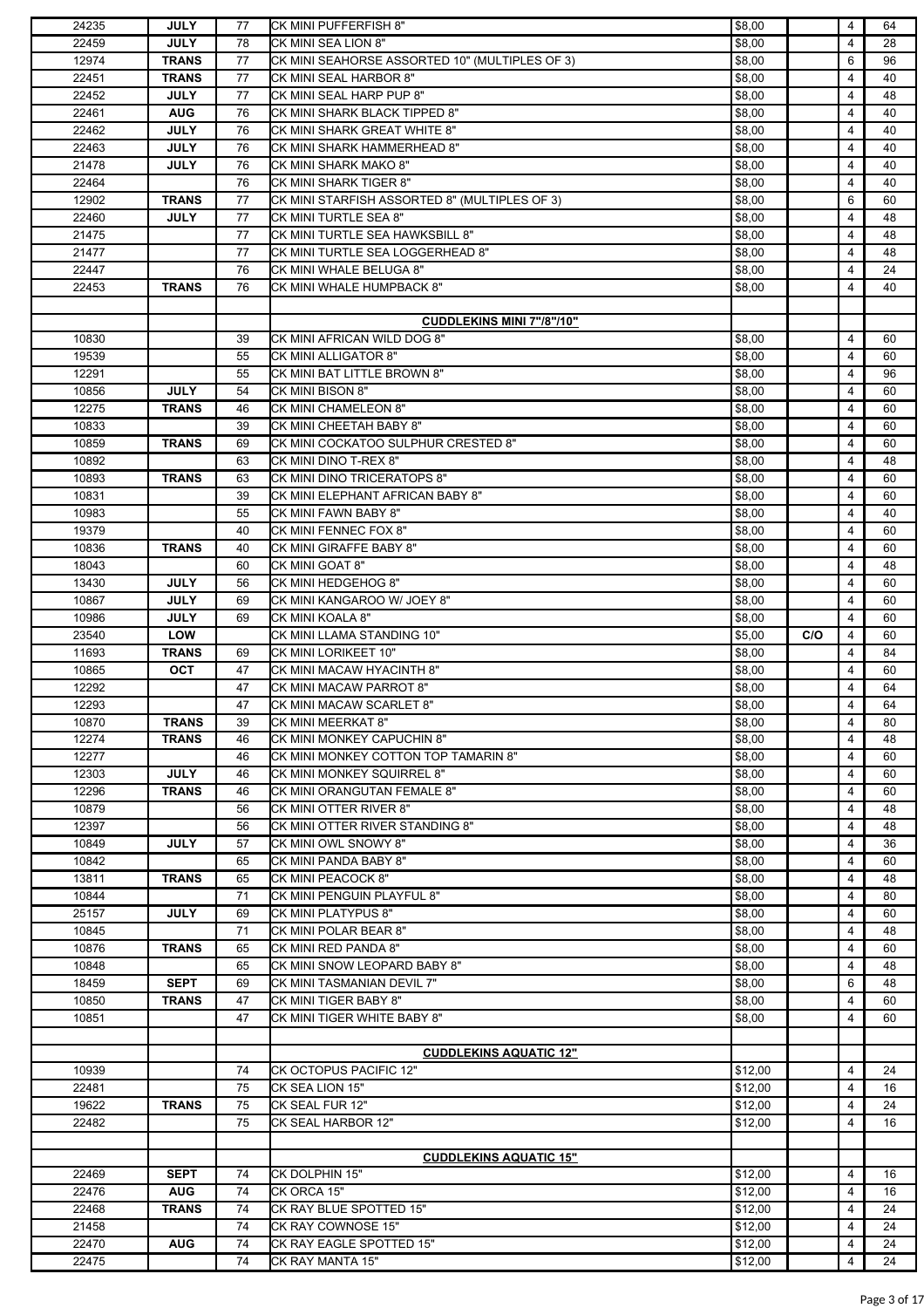| 22480 | <b>JULY</b>  | 73 | CK SAWFISH 15"                    | \$12,00 |     | 4 | 16                |
|-------|--------------|----|-----------------------------------|---------|-----|---|-------------------|
| 22484 | <b>AUG</b>   | 73 | CK SHARK BLACKTIPPED 15"          | \$12,00 |     | 4 | 16                |
| 22486 | <b>JULY</b>  | 73 | CK SHARK HAMMERHEAD 15"           | \$12,00 |     | 4 | 20                |
|       |              |    |                                   |         |     |   |                   |
| 22473 | <b>AUG</b>   | 73 | CK SHARK MAKO 15"                 | \$12,00 |     | 4 | 16                |
| 22479 |              |    | CK SHARK SAND 15"                 | \$8,00  | C/O | 4 | 12                |
| 22487 | <b>TRANS</b> | 73 | CK SHARK TIGER 15"                | \$12,00 |     | 4 | 16                |
| 21653 | <b>TRANS</b> | 75 | CK TURTLE SEA GREEN 15"           | \$12,00 |     | 4 | 16                |
| 21464 | <b>AUG</b>   | 75 | CK TURTLE SEA LOGGERHEAD 15"      | \$12,00 |     | 4 | 16                |
| 22467 |              | 73 | CK WHALE BELUGA 15"               | \$12,00 |     | 4 | 12                |
|       |              |    |                                   |         |     |   |                   |
| 21457 |              | 73 | CK WHALE BLUE 15"                 | \$12,00 |     | 4 | 12                |
| 22472 |              | 73 | CK WHALE HUMPBACK 15"             | \$12,00 |     | 4 | 12                |
|       |              |    |                                   |         |     |   |                   |
|       |              |    | <b>CUDDLEKINS 12"/15"/17"</b>     |         |     |   |                   |
| 10900 |              | 36 | CK AFRICAN WILD DOG 12"           | \$12,00 |     | 4 | 20                |
| 19338 |              | 59 | CK ALPACA 12"                     | \$12,00 |     | 4 | 24                |
|       |              |    |                                   |         |     |   |                   |
| 11652 | <b>TRANS</b> | 44 | CK ANTEATER 12"                   | \$12,00 |     | 4 | 20                |
| 10922 | <b>TRANS</b> | 50 | CK BISON 12"                      | \$12,00 |     | 4 | 20                |
| 18056 |              | 50 | CK BISON CALF 12"                 | \$12,00 |     | 4 | 20                |
| 11511 | <b>TRANS</b> | 38 | CK CAMEL DROMEDARY 12"            | \$12,00 |     | 4 | 20                |
| 11706 | <b>TRANS</b> | 44 | CK CAPYBARA 12"                   | \$12,00 |     | 4 | 20                |
| 23086 |              | 67 | CK CASSOWARY 12"                  | \$12,00 |     | 4 | 24                |
|       |              |    |                                   |         |     |   |                   |
| 19343 |              | 35 | CK CHEETAH CUB 12"                | \$12,00 |     | 4 | 20                |
| 16521 |              | 36 | CK CHIMP BABY 12"                 | \$12,00 |     | 4 | 20                |
| 23089 |              | 67 | CK COCKATOO BLACK YELLOW TAIL 12" | \$12,00 |     | 4 | 24                |
| 10925 | <b>JULY</b>  | 67 | CK COCKATOO SULPHUR CRESTED 12"   | \$12,00 |     | 4 | 24                |
| 10960 |              | 62 | CK DINO TRICERATOPS 12"           | \$12,00 |     | 4 | 20                |
| 18696 |              | 37 | CK DODO 12"                       |         |     | 4 | 20                |
|       |              |    |                                   | \$12,00 |     |   |                   |
| 11715 |              | 64 | CK ELEPHANT ASIAN 12"             | \$11,00 | C/O | 4 | 20                |
| 10904 | <b>TRANS</b> | 35 | CK ELEPHANT BABY 12"              | \$12,00 |     | 4 | 20                |
| 11039 |              | 50 | CK ELK STANDING 12"               | \$12,00 |     | 4 | 16                |
| 23087 | <b>TRANS</b> | 67 | CK EMU 12"                        | \$12,00 |     | 4 | 24                |
| 10927 |              | 37 | CK FLAMINGO 12"                   | \$12,00 |     | 4 | 24                |
|       |              |    |                                   |         |     |   |                   |
| 82970 |              | 68 | CK FLYING FOX 12"                 | \$12,00 |     | 4 | 36                |
| 11507 |              | 37 | CK FOX FENNEC 12"                 | \$12,00 |     | 4 | 16                |
| 10944 |              | 49 | CK FOX RED 12"                    | \$12,00 |     | 5 | 20                |
| 10947 | <b>TRANS</b> | 42 | CK FROG RET 12"                   | \$12,00 |     | 4 | 20                |
| 10905 | <b>TRANS</b> | 35 | CK GIRAFFE BABY 12"               | \$12,00 |     | 4 | 24                |
|       |              | 35 |                                   |         |     | 4 | 24                |
| 12760 |              |    | CK GIRAFFE STANDING 17"           | \$12,00 |     |   |                   |
| 11047 | <b>JULY</b>  | 51 | CK GOAT MOUNTAIN 12"              | \$12,00 |     | 4 | 16                |
| 16614 | <b>AUG</b>   | 43 | CK GORILLA BABY 12"               | \$12,00 |     | 4 | 20                |
| 10929 |              | 43 | CK GORILLA SILVERBACK 12"         | \$12,00 |     | 4 | 20                |
| 12316 | <b>TRANS</b> | 48 | ICK HAWK RED TAILED 12"           | \$12,00 |     | 4 | 16                |
| 16620 |              | 36 | CK HIPPO 12"                      | \$12,00 |     | 4 | 20                |
| 16994 | <b>JULY</b>  | 59 | CK HORSE BROWN 12"                |         |     |   | 16                |
|       |              |    |                                   | \$12,00 |     | 4 |                   |
| 12240 |              | 36 | CK HYENA 12"                      | \$12,00 |     | 4 | 16                |
| 12905 | <b>JULY</b>  | 45 | CK IGUANA 15"                     | \$12,00 |     | 4 | 16                |
| 10935 | <b>JULY</b>  | 67 | CK KANGAROO W/ JOEY 12"           | \$12,00 |     | 4 | 24                |
| 10908 |              | 67 | CK KOALA 12"                      | \$12,00 |     | 4 | 20                |
| 14147 | <b>TRANS</b> | 45 | CK KOMODO DRAGON GREY 12"         | \$12,00 |     | 4 | 20                |
| 23090 | <b>TRANS</b> | 67 | CK KOOKABURRA                     | \$12,00 |     | 4 | 24                |
|       |              |    |                                   |         |     |   |                   |
| 12230 |              | 42 | CK LEMUR BLACK & WHITE 12"        | \$12,00 |     | 4 | 20                |
| 10948 |              | 42 | CK LEMUR RING TAILED 12"          | \$12,00 |     | 4 | 24                |
| 19355 |              | 35 | CK LEOPARD CUB 12"                | \$12,00 |     | 4 | 24                |
| 19357 | <b>TRANS</b> | 35 | CK LION 12"                       | \$12,00 |     | 4 | 20                |
| 10911 |              | 35 | CK LION BABY 12"                  | \$12,00 |     | 3 | 24                |
| 13463 | <b>TRANS</b> | 59 | CK LLAMA SITTING 12"              | \$12,00 |     | 4 | 24                |
|       |              |    |                                   |         |     |   |                   |
| 10934 | <b>TRANS</b> | 44 | CK MACAW HYACINTH 12"             | \$12,00 |     | 4 | 24                |
| 12248 |              | 44 | CK MACAW PARROT 12"               | \$12,00 |     | 4 | 24                |
| 12249 |              | 44 | CK MACAW SCARLET 12"              | \$12,00 |     | 4 | 24                |
| 10936 |              | 37 | CK MEERKAT 12"                    | \$12,00 |     | 4 | 24                |
| 23434 | <b>AUG</b>   | 43 | ICK ORANGUTAN BABY 12"            | \$12,00 |     | 4 | 24                |
| 12250 | <b>TRANS</b> | 43 | CK ORANGUTAN MALE 12"             | \$12,00 |     | 4 | 20                |
|       |              |    |                                   |         |     |   |                   |
| 12251 |              | 37 | CK OSTRICH 12"                    | \$12,00 |     | 4 | 24                |
| 10949 |              | 51 | CK OTTER RIVER 15"                | \$12,00 |     | 4 | 16                |
| 13466 |              | 48 | CK OWL BARN 12"                   | \$12,00 |     | 4 | $12 \overline{ }$ |
| 12310 | <b>TRANS</b> | 48 | CK OWL GREAT HORNED 12"           | \$12,00 |     | 4 | 12                |
| 10957 | <b>TRANS</b> | 53 | CK OWL SNOWY 12"                  | \$12,00 |     | 4 | $12 \overline{ }$ |
|       |              |    |                                   |         |     |   |                   |
| 19363 | <b>TRANS</b> | 64 | CK PANDA BABY 12"                 | \$12,00 |     | 4 | 20                |
| 13812 | <b>TRANS</b> | 64 | CK PEACOCK 12"                    | \$12,00 |     | 4 | 24                |
| 19621 |              | 68 | CK PENGUIN BLUE 12"               | \$12,00 |     | 4 | 24                |
| 19438 | <b>TRANS</b> | 70 | CK PENGUIN EMPEROR 12"            | \$12,00 |     | 4 | 16                |
| 10941 |              | 70 | CK PENGUIN EMPEROR PLAYFUL 12"    | \$12,00 |     | 4 | 24                |
|       |              |    |                                   |         |     |   |                   |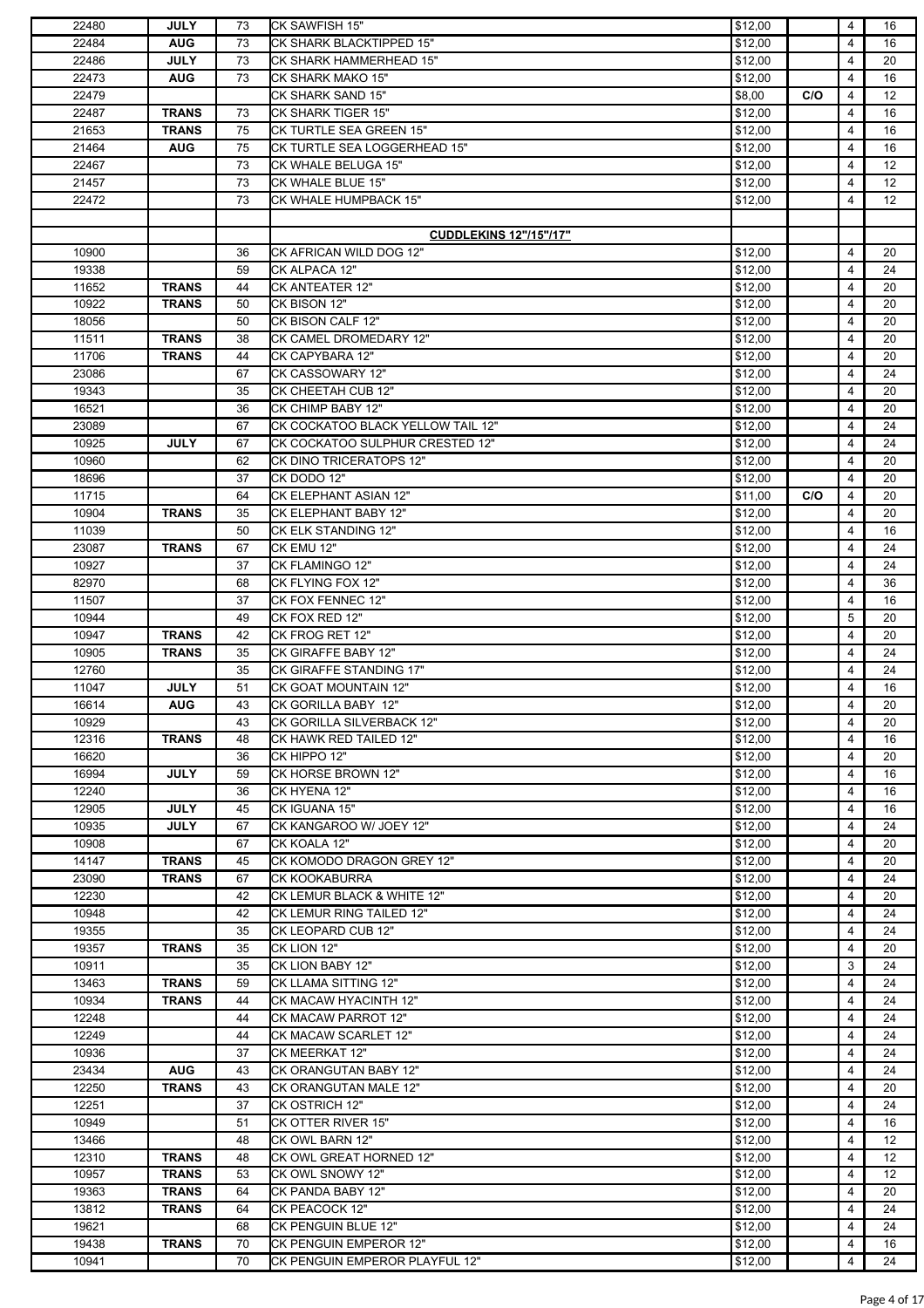| 19437 | <b>OCT</b>   | 70  | CK PENGUIN ROCKHOPPER 12"                    | \$12,00 |     | $\overline{4}$ | 16                |
|-------|--------------|-----|----------------------------------------------|---------|-----|----------------|-------------------|
| 16999 |              | 59  | CK PIG BABY 12"                              | \$12,00 |     | 4              | 24                |
| 13459 | <b>JULY</b>  | 67  | <b>CK PLATYPUS 12"</b>                       | \$12,00 |     | 4              | 20                |
| 10914 |              | 70  | CK POLAR BEAR BABY 12"                       | \$12,00 |     | 4              | 24                |
|       |              |     |                                              |         |     |                |                   |
| 20270 |              | 52  | CK PORCUPINE 12"                             | \$12,00 |     | 4              | 24                |
| 13461 | <b>JULY</b>  | 52  | CK RABBIT 12"                                | \$12,00 |     | 4              | 24                |
| 10945 |              | 64  | CK RED PANDA 12"                             | \$12,00 |     | 4              | 20                |
| 18156 | <b>TRANS</b> | 36  | CK RHINO 12"                                 | \$12,00 |     | 4              | 16                |
| 10915 |              | 36  | CK RHINO BABY 12"                            | \$12,00 |     | 4              | 20                |
| 12257 | <b>TRANS</b> | 43  | CK SLOTH THREE TOED 12"                      | \$12,00 |     | 4              | 24                |
| 19369 | <b>JULY</b>  | 64  | CK SNOW LEOPARD CUB 12"                      | \$12,00 |     | 4              | 20                |
| 13453 | <b>SEPT</b>  | 44  | CK TAPIR 12"                                 | \$12,00 |     | 4              | 20                |
| 11505 |              | 45  | <b>CK TARANTULA 12"</b>                      | \$12.00 |     | 4              | 48                |
|       |              |     |                                              |         |     |                |                   |
| 19372 |              | 42  | CK TIGER CUB 12"                             | \$12,00 |     | 4              | 20                |
| 19375 |              | 42  | CK TIGER CUB WHITE 12"                       | \$12,00 |     | 4              | 20                |
| 10959 |              | 44  | CK TOCO TOUCAN 12"                           | \$12,00 |     | 4              | 24                |
| 10961 | <b>TRANS</b> | 38  | <b>CK TORTOISE 12"</b>                       | \$12,00 |     | 4              | 20                |
| 22488 |              | 70  | <b>CK WALRUS</b>                             | \$12,00 |     | 4              | 12                |
| 10963 |              | 49  | CK WOLF 12"                                  | \$12,00 |     | 4              | 20                |
| 18037 | <b>TRANS</b> | 67  | CK WOMBAT 12"                                | \$12,00 |     | 4              | 20                |
| 19378 | <b>TRANS</b> | 36  | CK ZEBRA 12"                                 | \$12,00 |     | 4              | 16                |
|       |              |     |                                              |         |     |                |                   |
|       |              |     |                                              |         |     |                |                   |
|       |              |     | <b>CUDDLEKINS VIBES 12"</b>                  |         |     |                |                   |
| 12343 | <b>TRANS</b> | 122 | CK VIBES TIGER MINT GREEN 12"                | \$8,00  | C/O | 4              | 24                |
|       |              |     |                                              |         |     |                |                   |
|       |              |     | <b>CUDDLEKINS JUMBO 30"/ LARGE PLUSH 36"</b> |         |     |                |                   |
| 19553 | <b>TRANS</b> | 79  | CK JUMBO CHEETAH 30"                         | \$35,00 |     | $\mathbf{1}$   | 3                 |
| 80742 | <b>SEPT</b>  | 82  | CK JUMBO CROCODILE 36"                       | \$35,00 |     | 1              | 6                 |
| 19552 | <b>TRANS</b> | 80  | CK JUMBO ELEPHANT AFRICAN 30"                | \$35,00 |     | $\mathbf{1}$   | 3                 |
| 19315 |              | 81  | CK JUMBO FOX 30"                             |         |     | 1              | 3                 |
|       |              |     |                                              | \$35,00 |     |                |                   |
| 82333 | <b>AUG</b>   | 81  | CK JUMBO FROG RED EYED TREE 30"              | \$35,00 |     | 1              | 4                 |
| 20718 | <b>TRANS</b> | 80  | CK JUMBO GIRAFFE 30"                         | \$35,00 |     | 1              | $\overline{2}$    |
| 19320 | <b>TRANS</b> | 80  | CK JUMBO HIPPO 30"                           | \$35,00 |     | $\mathbf{1}$   | 2                 |
| 19322 | <b>TRANS</b> | 80  | CK JUMBO LION 30"                            | \$35,00 |     | $\mathbf{1}$   | 3                 |
| 23056 | <b>TRANS</b> | 83  | CK JUMBO OCTOPUS 30"                         | \$35,00 |     | $\mathbf{1}$   | $\overline{2}$    |
| 19331 | <b>TRANS</b> | 83  | CK JUMBO OTTER SEA 30"                       | \$35,00 |     | $\mathbf{1}$   | 3                 |
| 19549 | <b>TRANS</b> | 82  | CK JUMBO PANDA 30"                           | \$35,00 |     | $\mathbf{1}$   | 3                 |
| 19329 | <b>TRANS</b> | 81  | CK JUMBO PIG 30"                             | \$35,00 |     | 1              | $\overline{2}$    |
| 17956 | <b>AUG</b>   | 82  |                                              |         |     |                | 4                 |
|       |              |     | CK JUMBO RED PANDA 30"                       | \$35,00 |     | 1              |                   |
| 16487 | <b>AUG</b>   | 83  | CK JUMBO SEAL HARBOUR 30"                    | \$35,00 |     | $\mathbf{1}$   | 4                 |
| 16486 | <b>SEPT</b>  | 83  | CK JUMBO SEAL HARP PUP 30"                   | \$35,00 |     | $\mathbf{1}$   | 4                 |
| 18700 | <b>SEPT</b>  | 84  | CK JUMBO SHARK GREAT WHITE 30"               | \$35,00 |     | $\mathbf{1}$   | 4                 |
| 17379 | <b>JULY</b>  | 80  | CK JUMBO SLOTH 30"                           | \$35.00 |     | 1              | 4                 |
| 19551 | <b>SEPT</b>  | 79  | CK JUMBO SNOW LEOPARD 30"                    | \$35,00 |     | $\mathbf{1}$   | 3                 |
| 19547 | <b>AUG</b>   | 79  | CK JUMBO TIGER 30"                           | \$35,00 |     | 1              | 3                 |
| 19548 | <b>TRANS</b> | 79  | CK JUMBO TIGER WHITE 30"                     | \$35,00 |     | 1              | 3                 |
| 19332 | TRANS        | 83  | CK JUMBO TURTLE SEA 30"                      | \$35,00 |     | 1              | 3                 |
| 23255 |              | 84  | CK JUMBO UNICORN WHITE STARS 30"             | \$35,00 |     | $\mathbf{1}$   | $\overline{2}$    |
|       |              |     |                                              |         |     |                |                   |
| 82332 | <b>AUG</b>   | 81  | CK JUMBO WOLF 30"                            | \$35,00 |     | $\mathbf{1}$   | 4                 |
|       |              |     |                                              |         |     |                |                   |
|       |              |     | <b>DINOSAURIA 10"/15"/17"</b>                |         |     |                |                   |
| 15587 |              | 144 | DINOSAURIA MINI ANKYLOSAURUS 10"             | \$7,00  |     | 4              | 48                |
| 15491 |              | 144 | DINOSAURIA MINI BRACHIOSAURUS 10"            | \$7,00  |     | 4              | 60                |
| 15492 |              | 144 | DINOSAURIA MINI SPINOSAURUS 10"              | \$7,00  |     | 4              | 48                |
| 15489 |              | 144 | DINOSAURIA MINI STEGOSAURUS 10"              | \$7,00  |     | 4              | 60                |
| 15488 | <b>TRANS</b> | 144 | DINOSAURIA MINI T-REX 10"                    | \$7,00  |     | 4              | 48                |
| 15490 |              | 144 | DINOSAURIA MINI TRICERATOPS 10"              | \$7,00  |     | 4              | 48                |
|       |              |     |                                              |         |     |                |                   |
| 13772 |              | 145 | DINOSAURIA ANKYLOSAURUS 15"                  | \$10,00 |     | 3              | 18                |
|       |              |     |                                              |         |     |                |                   |
| 13771 |              | 145 | DINOSAURIA BRACHIOSAURUS 15"                 | \$10,00 |     | 3              | 24                |
| 13768 | <b>TRANS</b> | 145 | DINOSAURIA STEGOSAURUS 15"                   | \$10,00 |     | 3              | 18                |
| 13767 |              | 145 | DINOSAURIA T-REX 15"                         | \$10,00 |     | 3              | 15                |
| 13770 |              | 145 | DINOSAURIA TRICERATOPS 15"                   | \$10,00 |     | 3              | 15                |
|       |              |     |                                              |         |     |                |                   |
| 18611 |              | 146 | DINOSAURIA II DIPLODOCUS 17"                 | \$15,00 |     | 3              | $12 \overline{ }$ |
| 17951 |              | 146 | DINOSAURIA II T-REX 17"                      | \$15,00 |     | 3              | $12 \overline{ }$ |
| 17952 |              | 146 | DINOSAURIA II TRICERATOPS 17"                | \$15,00 |     | 3              | 12                |
| 17953 |              | 146 | DINOSAURIA II VELOCIRAPTOR 17"               | \$15,00 |     | 3              | $12 \overline{ }$ |
|       |              |     |                                              |         |     |                |                   |
|       |              |     |                                              |         |     |                |                   |
| 24261 |              | 147 | DINOSAURIA IV STEGOSAURUS 12"                | \$12,00 |     | 3              | 18                |
| 24259 |              | 147 | DINOSAURIA IV T-REX 12"                      | \$12,00 |     | 3              | 18                |
| 24258 |              | 147 | DINOSAURIA IV TRICERATOPS 12"                | \$12,00 |     | 3              | 18                |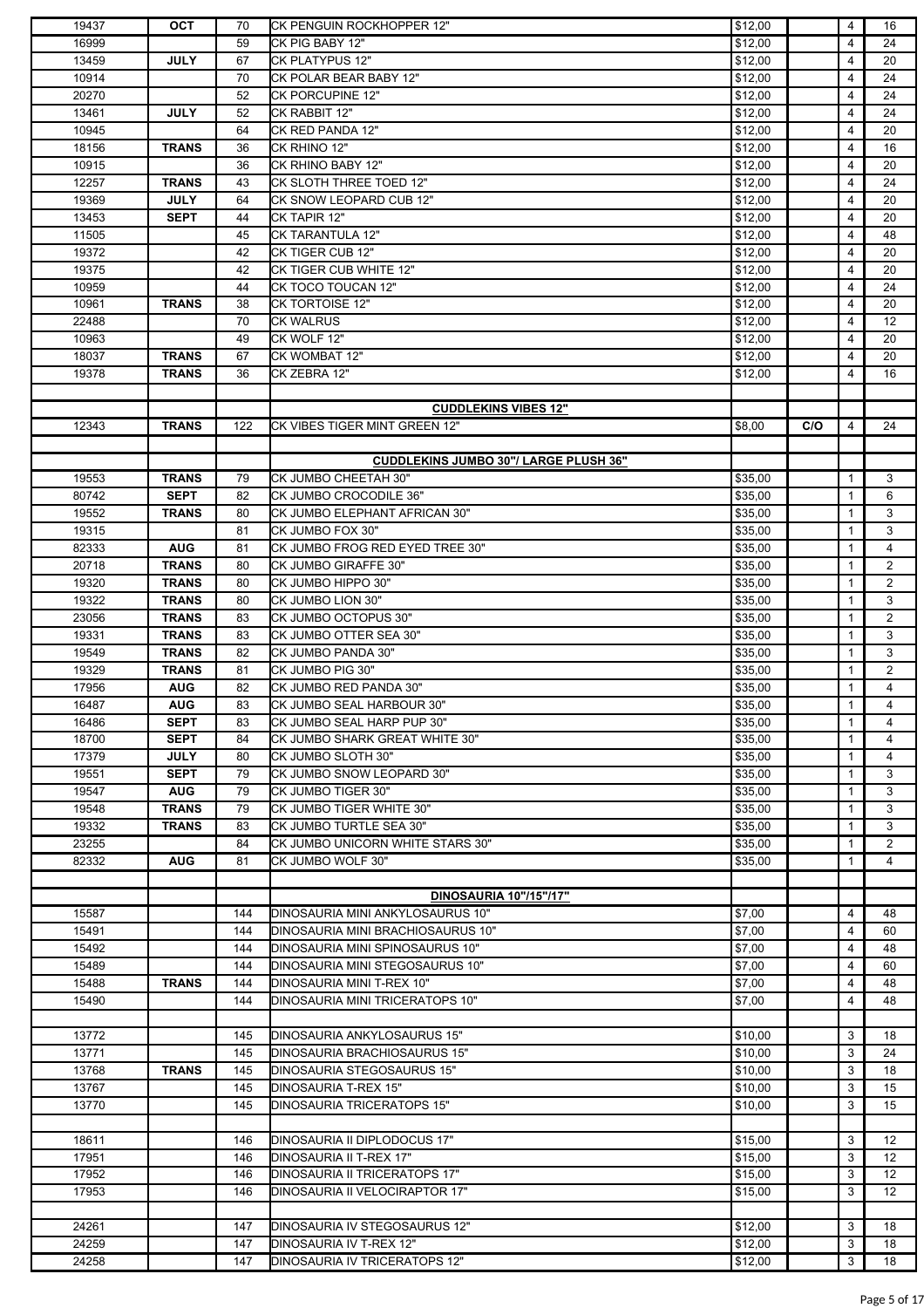|                |              |          | <b>DINOSAURIA IV EGGS 12"</b>                                       |                  |        |              |                |
|----------------|--------------|----------|---------------------------------------------------------------------|------------------|--------|--------------|----------------|
| 24266          |              | 148      | DINOSAURIA IV BABY EGG STEGOSAURUS 12"                              | \$12,00          |        | 4            | 36             |
| 24264          |              | 148      | DINOSAURIA IV BABY EGG T-REX 12"                                    | \$12,00          |        | 4            | 36             |
| 24265          |              | 148      | DINOSAURIA IV BABY EGG TRICERATOPS 12"                              | \$12,00          |        | 4            | 36             |
|                |              |          | <b>DINO PUPPETS WITH SOUND 12"</b>                                  |                  |        |              |                |
| 25325          | <b>JULY</b>  | 148      | DINO PUPPET T-REX WITH SOUND 12"                                    | \$10,00          |        | 4            | 48             |
| 25327          | <b>SEPT</b>  | 148      | DINO PUPPET PTERANODON WITH SOUND 12"                               | \$10,00          |        | 4            | 48             |
| 25326          | <b>JULY</b>  | 148      | DINO PUPPET TRICERATOPS WITH SOUND 12"                              | \$10,00          |        | 4            | 48             |
|                |              |          |                                                                     |                  |        |              |                |
|                |              |          | <b>JUMBO PRINTED DINOSAURS 30"</b>                                  |                  |        |              |                |
| 25576          | <b>SEPT</b>  | 149      | JUMBO PRINTED STEGOSAURUS 30                                        | \$40,00          | N      | 1            | $\overline{2}$ |
| 25574          | <b>TRANS</b> | 149      | JUMBO PRINTED T-REX 30"                                             | \$40,00          |        | $\mathbf{1}$ | $\overline{2}$ |
| 25575          | <b>TRANS</b> | 149      | JUMBO PRINTED TRICERATOPS 30"                                       | \$40,00          |        | 1            | $\overline{2}$ |
|                |              |          |                                                                     |                  |        |              |                |
|                |              |          | <b>ECOKINS MINI 8"</b>                                              |                  |        |              |                |
| 25401          | <b>LOW</b>   |          | <b>ECOKINS HEADER CARD TIGER</b>                                    | \$-              |        | $\mathbf{1}$ | $\mathbf{1}$   |
| 25965          | <b>AUG</b>   | 24       | <b>ECOKINS MINI BEE 8"</b>                                          | \$8,00           |        | 4            | 60             |
| 25214          |              | 24       | ECOKINS MINI CAPYBARA 8"                                            | \$8,00           | N      | 4            | 60             |
| 24797          |              | 22       | <b>ECOKINS MINI CHEETAH 8"</b>                                      | \$8,00           |        | 4            | 60             |
| 25206          | <b>TBA</b>   | 22       | ECOKINS MINI CHIMPANZEE 8"                                          | \$8,00           | N      | 4            | 60             |
| 26838          | <b>TRANS</b> | 26       | ECOKINS MINI COCKATOO 8"                                            | \$8,00           | N      | 4            | 60             |
| 26447          |              | 23       | <b>ECOKINS MINI COW 8"</b>                                          | \$8,00           | N      | 4            | 60             |
| 25153          | <b>TRANS</b> | 26       | <b>ECOKINS MINI CROCODILE 8"</b>                                    | \$8,00           |        | 4            | 60             |
| 26839          | <b>TRANS</b> | 26       | ECOKINS MINI DINGO 8"                                               | \$8,00           | N      | 4            | 60             |
| 24809          | <b>TRANS</b> | 25       | <b>ECOKINS MINI DOLPHIN 8"</b>                                      | \$8,00           |        | 4            | 60             |
| 24805          |              | 22       | ECOKINS MINI ELEPHANT AFRICAN 8"                                    | \$8,00           |        | 4            | 60             |
| 25188          |              | 26       | ECOKINS MINI ELEPHANT ASIAN 8"                                      | \$8,00           | N      | 4            | 60             |
| 24792          |              | 22       | ECOKINS MINI FENNEC FOX 8"                                          | \$8,00           | N      | 4            | 60             |
| 25298          |              | 23       | <b>ECOKINS MINI FOX RED 8"</b>                                      | \$8,00           | N      | 4            | 60             |
| 24794          |              | 22       | <b>ECOKINS MINI GIRAFFE 8"</b>                                      | \$8,00           |        | 4            | 60             |
| 26449          |              | 23       | <b>ECOKINS MINI GOAT 8"</b>                                         | \$8,00           | N      | 4            | 60             |
| 24803          |              | 22       | <b>ECOKINS MINI HIPPO 8"</b>                                        | \$8,00           |        | 4            | 60             |
| 26451          |              | 23       | <b>ECOKINS MINI HORSE 8"</b>                                        | \$8,00           | N      | 4            | 60             |
| 25155          |              | 26       | ECOKINS MINI KANGAROO 8"                                            | \$8,00           |        | 4            | 60             |
| 25185          |              | 26       | <b>ECOKINS MINI KOALA 8"</b>                                        | \$8,00           |        | 4            | 60             |
| 26453          |              | 23       | <b>ECOKINS MINI LAMB 8"</b>                                         | \$8,00           | N      | 4            | 60             |
| 25202          | <b>TBA</b>   | 24       | <b>ECOKINS MINI LEMUR RING TAILED 8"</b>                            | \$8,00           | N      | 4            | 60             |
| 25204          | LOW          | 22       | <b>ECOKINS MINI LION 8"</b>                                         | \$8,00           | N      | 4            | 60             |
| 25151          |              | 22       | <b>ECOKINS MINI MEERKAT 8"</b>                                      | \$8,00           | N      | 4            | 60             |
| 25192          |              | 24       | ECOKINS MINI ORANGUTAN 8"                                           | \$8,00           | N      | 4            | 60             |
| 24790          | <b>TRANS</b> | 25       | <b>ECOKINS MINI OTTER RIVER 8"</b>                                  | \$8,00           |        | 4            | 60             |
| 25222          | <b>TBA</b>   | 25       | ECOKINS MINI OTTER SEA 8"                                           | \$8,00           | N      | 4            | 60             |
| 24796          | <b>TRANS</b> | 26       | <b>ECOKINS MINI PANDA 8"</b>                                        | \$8,00           |        | 4            | 60             |
| 24806          |              | 26       | <b>ECOKINS MINI PENGUIN 8"</b>                                      | \$8,00           |        | 4            | 60             |
| 25082          |              | 26       | ECOKINS MINI PENGUIN BLACKFOOT 8"                                   | \$5,00           | C/O    | 4            | 60             |
| 26457          |              | 23       | <b>ECOKINS MINI PIG 8"</b>                                          | \$8,00           | N      | 4            | 60             |
| 24800          |              | 26       | ECOKINS MINI POLAR BEAR 8"                                          | \$8,00           |        | 4            | 60             |
| 24789          | <b>TRANS</b> | 26       | ECOKINS MINI RED PANDA 8"                                           | \$8,00           |        | 4            | 60             |
| 25194<br>25221 |              | 22<br>25 | <b>ECOKINS MINI RHINO 8"</b><br><b>ECOKINS MINI SEA LION 8"</b>     | \$8,00<br>\$8,00 | N<br>N | 4<br>4       | 60<br>60       |
|                |              |          |                                                                     |                  |        | 4            | 60             |
| 24812<br>24811 | <b>TRANS</b> | 25<br>25 | ECOKINS MINI SEAL HARBOR 8"<br><b>ECOKINS MINI SEAL HARP PUP 8"</b> | \$8,00<br>\$8,00 |        | 4            | 60             |
| 25083          |              | 25       | <b>ECOKINS MINI SHARK GREAT WHITE 8"</b>                            | \$8,00           |        | 4            | 60             |
| 25294          |              | 25       | <b>ECOKINS MINI SHARK WHALE 8"</b>                                  | \$8,00           | N      | 4            | 60             |
| 24793          |              | 24       | ECOKINS MINI SLOTH 8"                                               | \$8,00           |        | 4            | 60             |
| 24795          |              | 23       | <b>ECOKINS MINI SNOW LEOPARD 8"</b>                                 | \$8,00           |        | 4            | 60             |
| 25296          | <b>TRANS</b> | 25       | <b>ECOKINS MINI STINGRAY 8"</b>                                     | \$8,00           | N      | 4            | 60             |
| 24799          | <b>TRANS</b> | 23       | ECOKINS MINI TIGER 8"                                               | \$8,00           |        | 4            | 60             |
| 24798          | <b>AUG</b>   | 23       | <b>ECOKINS MINI TIGER WHITE 8"</b>                                  | \$8,00           |        | 4            | 60             |
| 24804          | <b>TRANS</b> | 25       | ECOKINS MINI TURTLE SEA 8"                                          | \$8,00           |        | 4            | 60             |
| 25223          |              | 25       | ECOKINS MINI WHALE BELUGA 8"                                        | \$8,00           | N      | 4            | 60             |
| 25081          |              | 25       | ECOKINS MINI WHALE HUMPBACK 8"                                      | \$8,00           |        | 4            | 60             |
| 24791          |              | 24       | ECOKINS MINI WOLF 8"                                                | \$8,00           |        | 4            | 60             |
| 24810          | <b>TRANS</b> | 22       | ECOKINS MINI ZEBRA 8"                                               | \$8,00           |        | 4            | 60             |
|                |              |          |                                                                     |                  |        |              |                |
|                |              |          | <b>ECOKINS 12"</b>                                                  |                  |        |              |                |
| 25401          | <b>LOW</b>   |          | ECOKINS HEADER CARD TIGER                                           | $\mathsf{S}$ -   |        | $\mathbf{1}$ | $\mathbf{1}$   |
| 25450          | <b>AUG</b>   | 17       | <b>ECOKINS BEE 12"</b>                                              | \$12.00          |        | 4            | 20             |
| 25213          |              | 16       | <b>ECOKINS CAPYBARA 12"</b>                                         | \$12,00          | N      | 4            | 24             |
| 24729          |              | 15       | <b>ECOKINS CHEETAH 12"</b>                                          | \$12,00          |        | 4            | 24             |
|                |              |          |                                                                     |                  |        |              |                |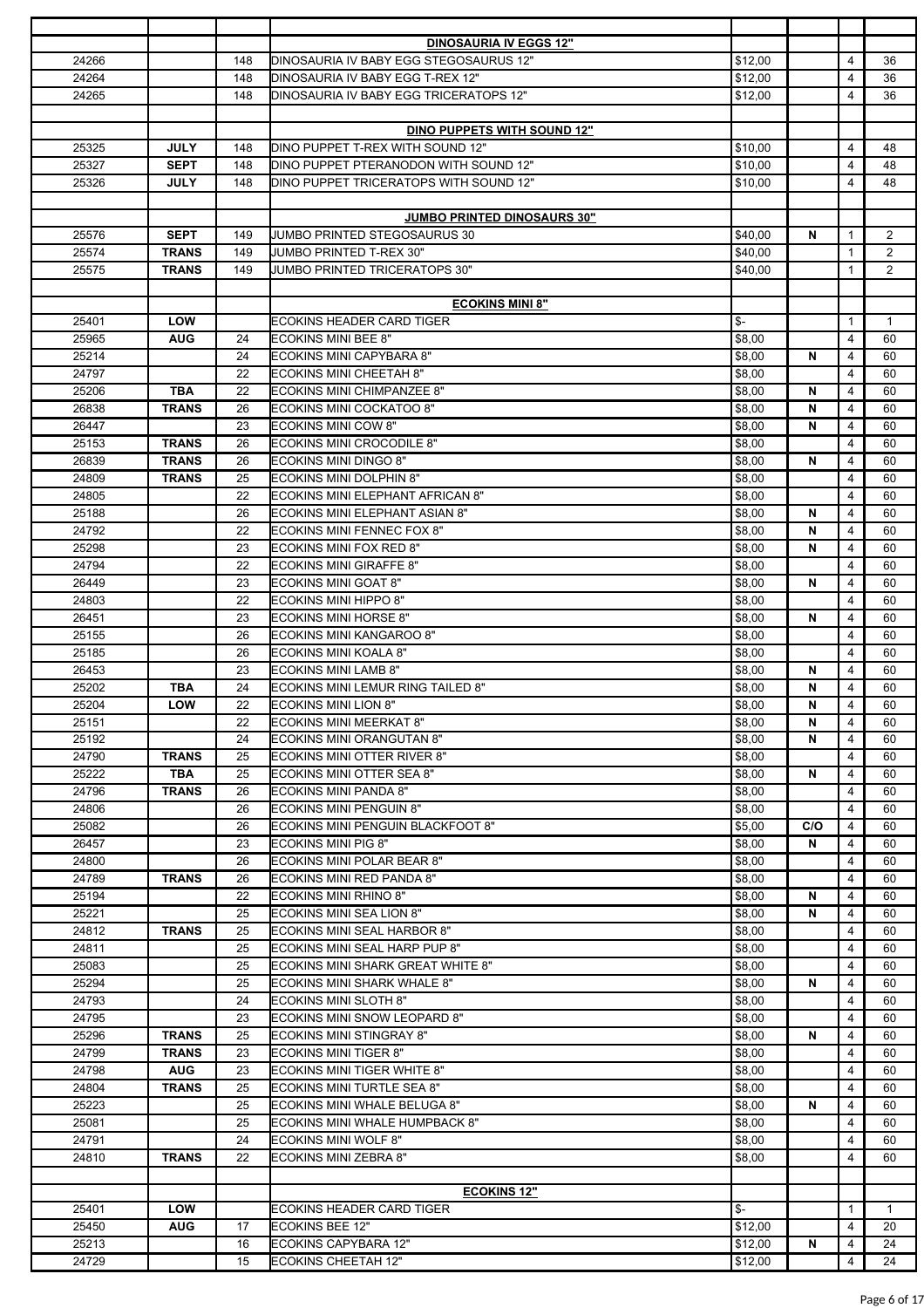| 25205 | TBA          | 15  | ECOKINS CHIMPANZEE 12"                         | \$12,00 | N   | 4            | 24                               |
|-------|--------------|-----|------------------------------------------------|---------|-----|--------------|----------------------------------|
| 26841 | <b>TRANS</b> | 19  | ECOKINS COCKATOO 12"                           | \$12,00 | N   | 4            | 24                               |
| 26446 |              | 17  | ECOKINS COW 12"                                | \$12,00 | N   | 4            | 24                               |
| 25152 | <b>JULY</b>  | 19  | ECOKINS CROCODILE 12"                          | \$12,00 |     | 4            | 24                               |
| 26840 | <b>TRANS</b> | 19  | <b>ECOKINS DINGO 12"</b>                       | \$12,00 | N   | 4            | 24                               |
| 24760 |              | 20  | ECOKINS DOLPHIN 12"                            | \$12,00 |     | 4            | 24                               |
| 24740 |              | 15  | ECOKINS ELEPHANT AFRICAN 12"                   | \$12,00 |     | 4            | 24                               |
| 25187 |              | 19  | ECOKINS ELEPHANT ASIAN 12"                     | \$12,00 | N   | 4            | 24                               |
| 24723 |              | 15  | ECOKINS FENNEX FOX 12"                         | \$12,00 | N   | 4            | 24                               |
| 25297 |              | 17  | ECOKINS FOX RED 12"                            | \$12,00 | N   | 4            | 24                               |
| 24725 |              | 15  | ECOKINS GIRAFFE 12"                            | \$12,00 |     | 4            | 24                               |
| 26448 |              | 17  | <b>ECOKINS GOAT 12"</b>                        | \$12,00 | N   | 4            | 24                               |
| 24736 |              | 15  | <b>ECOKINS HIPPO 12"</b>                       | \$12,00 |     | 4            | 24                               |
| 26450 |              | 18  | <b>ECOKINS HORSE 12"</b>                       | \$12,00 | N   | 4            | 24                               |
| 25154 |              | 19  | ECOKINS KANGAROO 12"                           | \$12,00 |     | 4            | 20                               |
| 25186 |              | 19  | ECOKINS KOALA 12"                              | \$12,00 |     | 4            | 20                               |
| 26452 |              | 18  | <b>ECOKINS LAMB 12"</b>                        | \$12,00 | N   | 4            | 24                               |
| 25201 | <b>TBA</b>   |     |                                                |         | N   |              | 24                               |
|       |              | 16  | ECOKINS LEMUR RING TAILED 12"                  | \$12,00 |     | 4            |                                  |
| 25203 | <b>TBA</b>   | 15  | <b>ECOKINS LION 12"</b>                        | \$12,00 | N   | 4            | 24                               |
| 25150 | <b>LOW</b>   | 16  | ECOKINS MEERKAT 12"                            | \$12,00 | N   | 4            | 24                               |
| 25191 |              | 16  | ECOKINS ORANGUTAN 12"                          | \$12,00 | N   | 4            | 24                               |
| 24720 | <b>TRANS</b> | 20  | ECOKINS OTTER RIVER 12"                        | \$12,00 |     | 4            | 24                               |
| 25177 |              | 21  | ECOKINS OTTER SEA 12"                          | \$12,00 | N   | 4            | 24                               |
| 24727 |              | 19  | <b>ECOKINS PANDA 12"</b>                       | \$12,00 |     | 4            | 24                               |
| 24742 |              | 20  | <b>ECOKINS PENGUIN 12"</b>                     | \$12,00 |     | 4            | 24                               |
| 24983 |              | 20  | ECOKINS PENGUIN BLACKFOOT 12"                  | \$8,00  | C/O | 4            | 24                               |
| 26456 |              | 18  | ECOKINS PIG 12"                                | \$12,00 | N   | 4            | 24                               |
| 24732 |              | 20  | <b>ECOKINS POLAR BEAR 12"</b>                  | \$12,00 |     | 4            | 24                               |
| 24719 |              | 19  | ECOKINS RED PANDA 12"                          | \$12,00 |     | 4            | 24                               |
| 25193 |              | 15  | <b>ECOKINS RHINO 12"</b>                       | \$12,00 | N   | 4            | 24                               |
| 25220 |              | 21  | ECOKINS SEA LION 12"                           | \$12,00 | N   | 4            | 24                               |
| 24765 | <b>AUG</b>   | 21  | ECOKINS SEAL HARBOR 12"                        | \$12,00 |     | 4            | 24                               |
| 24764 |              | 21  | ECOKINS SEAL HARP PUP 12"                      | \$12,00 |     | 4            | 24                               |
| 24984 |              | 21  | <b>IECOKINS SHARK GREAT WHITE 12"</b>          | \$12,00 |     | 4            | 24                               |
| 25180 |              | 20  | ECOKINS SHARK WHALE 12"                        | \$12,00 | N   | 4            | 24                               |
| 24724 |              | 16  | ECOKINS SLOTH 12"                              | \$12,00 |     | 4            | 20                               |
| 24726 |              | 18  | ECOKINS SNOW LEOPARD 12"                       | \$12,00 |     | 4            | 24                               |
| 25295 | OCT          | 21  | ECOKINS STINGRAY 12"                           | \$12,00 | N   | 4            | 24                               |
| 25199 | <b>TRANS</b> | 19  | <b>ECOKINS SUNBEAR 12"</b>                     | \$12,00 | N   | 4            | 24                               |
| 24731 | OCT          | 18  | <b>ECOKINS TIGER 12"</b>                       | \$12,00 |     | 4            | 24                               |
| 24730 | <b>JULY</b>  | 18  | ECOKINS TIGER WHITE 12"                        | \$12,00 |     | 4            | 24                               |
| 24737 | <b>TRANS</b> | 21  | ECOKINS TURTLE SEA 12"                         | \$12,00 |     | 4            | 24                               |
| 25176 |              | 20  | ECOKINS WHALE BELUGA 12"                       | \$12,00 | N   | 4            | 24                               |
| 24982 |              | 20  | ECOKINS WHALE HUMPBACK 12"                     | \$12,00 |     | 4            | 24                               |
| 24721 |              | 17  | ECOKINS WOLF 12"                               | \$12,00 |     | 4            | 24                               |
| 24763 |              | 15  | ECOKINS ZEBRA 12"                              | \$12,00 |     | 4            | 24                               |
|       |              |     |                                                |         |     |              |                                  |
|       |              |     |                                                |         |     |              |                                  |
|       |              |     | <b>ECOKINS JUMBO 30"</b>                       |         |     |              |                                  |
| 26118 | <b>TRANS</b> | 28  | ECOKINS JUMBO KOALA 30"                        | \$35,00 |     | 1            | $\overline{2}$<br>$\overline{2}$ |
| 25434 |              | 28  | ECOKINS JUMBO SLOTH 30"                        | \$35,00 |     | $\mathbf{1}$ |                                  |
|       |              |     |                                                |         |     |              |                                  |
|       |              |     | <b>ECOKINS HANGING MONKEY 22"</b>              |         |     |              |                                  |
| 25768 | <b>AUG</b>   | 27  | ECOKINS HANGING MONKEY CHIMP 22"               | \$12,00 |     | 4            | 36                               |
| 25774 |              | 27  | ECOKINS HANGING MONKEY GIBBON WHITE HANDED 22" | \$12,00 |     | 4            | 36                               |
| 25770 |              | 27  | ECOKINS HANGING MONKEY LEMUR RING TAILED 22"   | \$12,00 |     | 4            | 36                               |
| 25769 |              | 27  | ECOKINS HANGING MONKEY ORANGUTAN 22"           | \$12,00 |     | 4            | 36                               |
| 25772 | <b>JULY</b>  | 27  | ECOKINS HANGING MONKEY SLOTH 22"               | \$12,00 |     | 4            | 36                               |
| 25773 |              | 27  | ECOKINS HANGING MONKEY SQUIRREL 22"            | \$12,00 |     | 4            | 36                               |
|       |              |     |                                                |         |     |              |                                  |
|       |              |     | <b>FOILKINS JUNIOR 8"</b>                      |         |     |              |                                  |
| 26463 | <b>AUG</b>   | 100 | FOILKINS JUNIOR DOLPHIN 8"                     | \$8,50  | N   | 4            | 80                               |
| 26475 | <b>AUG</b>   | 100 | FOILKINS JUNIOR NARWHAL 8"                     | \$8,50  | N   | 4            | 80                               |
| 26471 |              | 100 | FOILKINS JUNIOR OCTOPUS 8"                     | \$8,50  | N   | 4            | 80                               |
| 26465 | <b>AUG</b>   | 100 | FOILKINS JUNIOR RAY MANTA 8"                   | \$8,50  | N   | 4            | 80                               |
| 26581 | <b>AUG</b>   | 100 | FOILKINS JUNIOR SEAL HARBOR 8"                 | \$8,50  | N   | 4            | 80                               |
| 26474 | <b>AUG</b>   | 100 | FOILKINS JUNIOR SHARK TIGER 8"                 | \$8,50  | N   | 4            | 80                               |
| 26623 |              | 100 | FOILKINS JUNIOR SQUID 8"                       | \$8,50  | N   | 4            | 80                               |
| 26472 | <b>AUG</b>   | 100 | FOILKINS JUNIOR TURTLE SEA 8"                  | \$8,50  | N   | 4            | 80                               |
|       |              |     |                                                |         |     |              |                                  |
|       |              |     | <b>FOILKINS 12"</b>                            |         |     |              |                                  |
|       |              |     |                                                |         |     |              |                                  |

 **JULY** 98 **FOILKINS DOLPHIN 12"** \$12,50 **N** 4 16 **AUG** 98 FOILKINS NARWHAL 12" \$12,50 **N** 4 16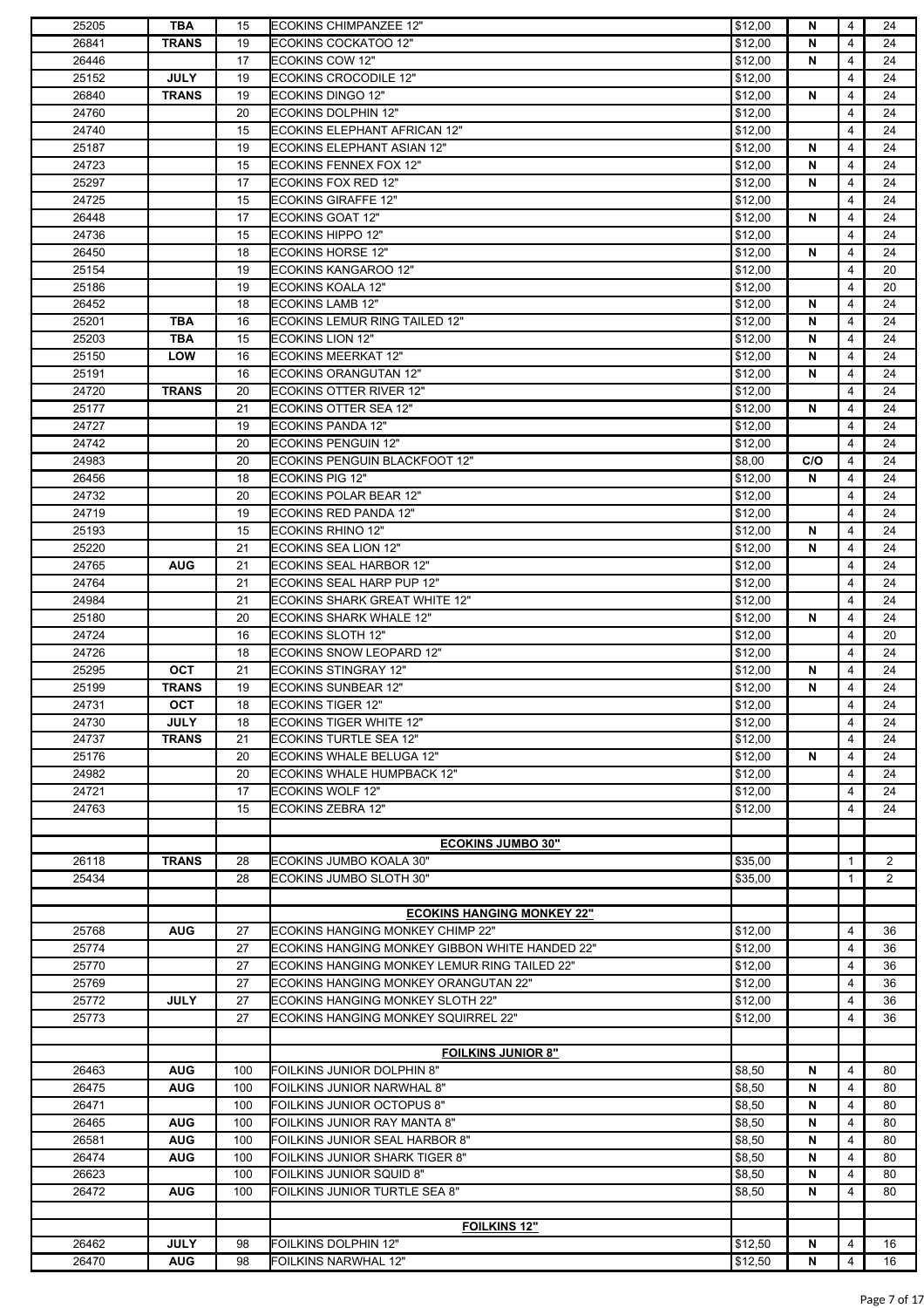| 26466 | <b>JULY</b>  | 98  | <b>FOILKINS OCTOPUS 12"</b>                | \$12,50 | N   | 4 | 16  |
|-------|--------------|-----|--------------------------------------------|---------|-----|---|-----|
| 26464 | <b>JULY</b>  | 98  | FOILKINS RAY MANTA 12"                     | \$12,50 | N   | 4 | 16  |
| 26579 | <b>JULY</b>  | 98  | FOILKINS SEAL HARP 12"                     | \$12,50 | N   | 4 | 16  |
|       |              |     |                                            |         |     |   |     |
| 26469 | <b>JULY</b>  | 98  | FOILKINS SHARK TIGER 12"                   | \$12,50 | N   | 4 | 16  |
| 26622 |              | 98  | FOILKINS SQUID 12"                         | \$12,50 | N   | 4 | 16  |
| 26467 | <b>JULY</b>  | 98  | FOILKINS TURTLE SEA 12"                    | \$12,50 | N   | 4 | 16  |
|       |              |     |                                            |         |     |   |     |
|       |              |     | <b>GRAFFITI DINOS 15"</b>                  |         |     |   |     |
| 27048 | <b>SEPT</b>  | 12  | GRAFFITI DINOS DIPLODOCUS 15"              | \$10,00 | N   | 4 | 28  |
| 27047 | <b>SEPT</b>  | 13  | <b>GRAFFITI DINOS STEGOSAURUS 15"</b>      | \$10,00 | N   | 4 | 28  |
| 27045 | <b>SEPT</b>  | 13  | <b>GRAFFITI DINOS T-REX 15"</b>            | \$10,00 | N   | 4 | 28  |
| 27046 | <b>SEPT</b>  | 13  | <b>GRAFFITI DINOS TRICERATOPS 15"</b>      | \$10,00 | N   | 4 | 28  |
|       |              |     |                                            |         |     |   |     |
|       |              |     |                                            |         |     |   |     |
|       |              |     | <b>HUG'EMS 7"</b>                          |         |     |   |     |
| 16271 |              | 125 | HUG EMS ALLIGATOR 7"                       | \$5,00  |     | 4 | 80  |
| 16227 |              | 125 | HUG EMS BEAR BLACK 7"                      | \$5,00  |     | 4 | 80  |
| 18090 | <b>JULY</b>  | 127 | HUG EMS BUNNY DUTCH 7"                     | \$5,00  |     | 4 | 80  |
| 89457 |              | 125 | HUG EMS CAMEL 7"                           | \$5,00  |     | 4 | 80  |
| 18089 |              | 126 | HUG EMS CAT BLACK 7"                       | \$5,00  |     | 4 | 80  |
| 16236 |              | 124 | <b>HUG EMS CHEETAH 7"</b>                  | \$5,00  |     | 4 | 80  |
| 18093 | <b>AUG</b>   | 126 | <b>HUG EMS CHICKEN 7"</b>                  | \$5,00  |     | 4 | 80  |
| 16248 |              | 125 | HUG EMS CHIMP BABY 7"                      | \$5,00  |     | 4 | 80  |
|       |              |     |                                            |         |     |   |     |
| 18091 | <b>AUG</b>   | 126 | HUG EMS COW 7"                             | \$5,00  |     | 4 | 80  |
| 19467 |              | 128 | HUG EMS CRAB HERMIT 7"                     | \$5,00  |     | 4 | 80  |
| 23098 |              | 127 | HUG EMS DINGO 7"                           | \$5,00  |     | 4 | 80  |
| 18085 |              | 126 | <b>HUG EMS DOG HUSKY 7"</b>                | \$5,00  |     | 4 | 80  |
| 16269 |              | 124 | HUG EMS EAGLE BALD 7"                      | \$5,00  |     | 4 | 80  |
| 23099 |              | 127 | HUG EMS ECHIDNA 7"                         | \$5,00  |     | 4 | 80  |
| 16239 |              | 125 | HUG EMS ELEPHANT BABY 7"                   | \$5,00  |     | 4 | 80  |
| 16270 |              | 125 | <b>HUG EMS FAWN 7"</b>                     | \$5,00  |     | 4 | 80  |
| 16253 |              | 124 | HUG EMS FLAMINGO 7"                        | \$5,00  |     | 4 | 120 |
|       |              |     |                                            |         |     |   |     |
| 16241 |              | 124 | <b>HUG EMS GIRAFFE 7"</b>                  | \$5,00  |     | 4 | 80  |
| 16229 | <b>TBA</b>   | 128 | <b>HUG EMS KANGAROO 7"</b>                 | \$5,00  |     | 4 | 80  |
| 21780 |              | 127 | HUG EMS KANGAROO 7"                        | \$5,00  |     | 4 | 72  |
| 16228 |              | 127 | <b>HUG EMS KOALA 7"</b>                    | \$5,00  |     | 4 | 80  |
| 89452 |              | 128 | HUG EMS KOALA FLOPPY 7"                    | \$5,00  |     | 4 | 80  |
| 16237 |              | 124 | <b>HUG EMS LION 7"</b>                     | \$5,00  |     | 4 | 80  |
| 21130 | <b>JULY</b>  | 124 | HUG EMS MEERKAT 7"                         | \$5,00  |     | 4 | 80  |
| 16263 | <b>AUG</b>   | 128 | <b>HUG EMS OCTOPUS 7"</b>                  | \$5,00  |     | 4 | 80  |
| 19461 |              | 124 | <b>HUG EMS OWL GREAT HORN 7"</b>           | \$5,00  |     | 4 | 80  |
| 19462 |              | 124 | HUG EMS OWL SNOWY 7"                       | \$5,00  |     | 4 | 80  |
|       |              |     |                                            |         |     |   |     |
| 16245 |              | 127 | <b>HUG EMS PANDA 7"</b>                    | \$5,00  |     | 4 | 80  |
| 16258 |              | 127 | <b>HUG EMS PENGUIN EMPEROR CHICK 7"</b>    | \$5,00  |     | 4 | 80  |
| 18092 |              | 126 | <b>HUG EMS PIG 7"</b>                      | \$5,00  |     | 4 | 80  |
| 16246 | <b>JULY</b>  | 127 | HUG EMS POLAR BEAR BABY 7"                 | \$5,00  |     | 4 | 80  |
| 16247 |              | 127 | HUG EMS RED PANDA 7"                       | \$5,00  |     | 4 | 80  |
| 16264 | <b>JULY</b>  | 128 | HUG EMS SEA OTTER 7"                       | \$5,00  |     | 4 | 80  |
| 16257 |              | 128 | HUG EMS SEAL HARP PUP 7"                   | \$5,00  |     | 4 | 80  |
| 21131 |              | 125 | HUG EMS SLOTH 7"                           | \$5,00  |     | 4 | 80  |
| 16235 |              | 124 | <b>HUG EMS SNOW LEOPARD 7"</b>             | \$5,00  |     | 4 | 80  |
| 16233 |              | 124 | <b>HUG EMS TIGER 7"</b>                    | \$5,00  |     | 4 | 80  |
| 16262 |              | 128 | <b>HUG EMS TURTLE SEA GREEN 7"</b>         | \$5,00  |     | 4 | 96  |
|       |              |     |                                            |         |     |   |     |
| 16244 |              | 125 | HUG EMS WOLF 7"                            | \$5,00  |     | 4 | 80  |
| 23096 | <b>JULY</b>  | 127 | <b>HUG EMS WOMBAT 7"</b>                   | \$5,00  |     | 4 | 80  |
|       |              |     |                                            |         |     |   |     |
|       |              |     | <b>HUG EMS 11"</b>                         |         |     |   |     |
| 11708 |              | 128 | HUG EMS KANGAROO W/ JOEY FLOPPY 11"        | \$10,00 |     | 6 | 18  |
| 89439 |              | 128 | <b>HUG EMS KOALA FLOPPY 11"</b>            | \$10,00 |     | 6 | 24  |
|       |              |     |                                            |         |     |   |     |
|       |              |     | <b>HUGGERS 8"</b>                          |         |     |   |     |
| 19555 |              | 130 | <b>HUGGERS BEAR BLACK 8"</b>               | \$4,00  | C/O | 4 | 112 |
| 21405 |              | 134 | <b>HUGGERS BLUE BAT 8"</b>                 | \$5,00  |     | 4 | 96  |
| 23542 | <b>AUG</b>   | 132 | HUGGERS BUTTERFLY BLUE PANSY 8"            | \$5,00  |     | 4 | 96  |
|       |              |     |                                            |         |     |   |     |
| 23541 |              | 132 | <b>HUGGERS BUTTERFLY MONARCH 8"</b>        | \$5,00  |     | 4 | 96  |
| 19566 |              | 129 | <b>HUGGERS CAT TABBY 8"</b>                | \$4,00  | C/O | 4 | 112 |
| 23094 |              | 132 | <b>HUGGERS COCKATOO SULPHUR CRESTED 8"</b> | \$5,00  |     | 4 | 112 |
| 21094 | <b>TRANS</b> | 129 | <b>HUGGERS CROCODILE 8"</b>                | \$5,00  |     | 4 | 96  |
| 21095 |              | 133 | HUGGERS DINO PTERANODON 8"                 | \$5,00  |     | 4 | 96  |
| 21437 | <b>TRANS</b> | 133 | <b>HUGGERS DINO T-REX 8"</b>               | \$5,00  |     | 4 | 96  |
| 21438 | <b>JULY</b>  | 133 | <b>HUGGERS DINO TRICERATOPS 8"</b>         | \$5,00  |     | 4 | 96  |
| 21414 |              | 134 | <b>HUGGERS DOLPHIN 8"</b>                  | \$5,00  |     | 4 | 72  |
| 21415 | <b>TRANS</b> | 132 | <b>HUGGERS EAGLE BALD 8"</b>               | \$5,00  |     | 4 | 112 |
|       |              |     |                                            |         |     |   |     |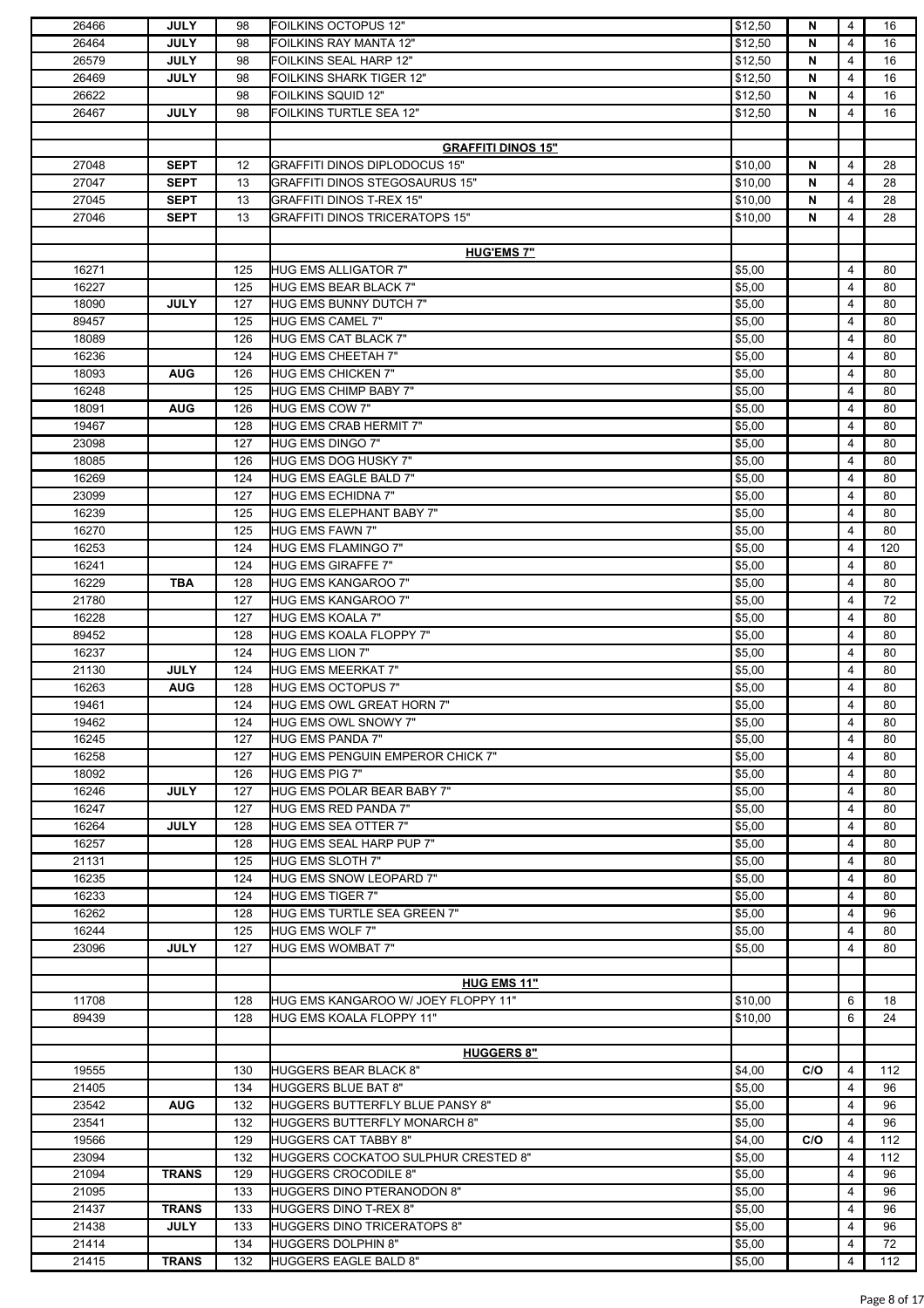| 21416 | <b>TRANS</b> | 131 | <b>HUGGERS ELEPHANT 8"</b>                         | \$5,00  |     | $\overline{4}$ | 112               |
|-------|--------------|-----|----------------------------------------------------|---------|-----|----------------|-------------------|
| 21427 |              | 129 | <b>HUGGERS FOX RED 8"</b>                          | \$4,00  | C/O | 4              | 96                |
| 21429 | <b>AUG</b>   | 131 | HUGGERS FROG RED EYED TREE 8"                      | \$5,00  |     | 4              | 72                |
| 22498 | <b>TBA</b>   | 134 | <b>HUGGERS GID EYES BROWN BAT 8"</b>               | \$5,00  |     | 4              | 96                |
|       |              |     |                                                    |         |     |                |                   |
| 22496 |              | 132 | <b>HUGGERS GID EYES SPIDER 8"</b>                  | \$5,00  |     | 4              | 96                |
| 19561 | <b>JULY</b>  | 130 | <b>HUGGERS GIRAFFE 8"</b>                          | \$5,00  |     | 4              | 112               |
| 21676 | TBA          | 130 | <b>HUGGERS GOLDEN DRAGON 8"</b>                    | \$5,00  |     | 4              | 96                |
| 21421 |              | 133 | <b>HUGGERS KANGAROO 8"</b>                         | \$5,00  |     | 4              | 72                |
| 21093 |              | 133 | <b>HUGGERS KOALA 8"</b>                            | \$5,00  |     | 4              | 112               |
| 23092 |              | 133 | <b>HUGGERS KOOKABURRA 8"</b>                       | \$5,00  |     | 4              | 112               |
| 19562 | <b>TRANS</b> | 130 | <b>HUGGERS MONKEY CHIMP 8"</b>                     | \$5,00  |     | 4              | 112               |
| 21677 |              | 131 | <b>HUGGERS MONKEY RED 8"</b>                       | \$4,00  | C/O | 4              | 112               |
|       |              |     |                                                    |         |     |                |                   |
| 21679 |              | 131 | <b>HUGGERS MONKEY SQUIRREL 8"</b>                  | \$5,00  |     | $\overline{4}$ | 96                |
| 21422 |              | 134 | <b>HUGGERS OCTOPUS 8"</b>                          | \$5,00  |     | 4              | 96                |
| 21423 | <b>JULY</b>  | 134 | <b>HUGGERS ORCA 8"</b>                             | \$5,00  |     | 4              | 72                |
| 21434 | <b>JULY</b>  | 132 | HUGGERS OWL SNOWY 8"                               | \$5,00  |     | $\overline{4}$ | 72                |
| 19558 |              | 131 | <b>HUGGERS PANDA 8"</b>                            | \$5,00  |     | 4              | 112               |
| 21678 | <b>JULY</b>  | 132 | <b>HUGGERS PARROT GREEN 8"</b>                     | \$5,00  |     | 4              | 112               |
| 19559 |              | 131 | <b>HUGGERS POLAR BEAR 8"</b>                       | \$5,00  |     | 4              | 112               |
| 21428 | <b>JULY</b>  | 131 | HUGGERS RED PANDA 8"                               | \$5,00  |     | 4              | 96                |
| 21417 | <b>JULY</b>  |     | <b>HUGGERS SHARK GREAT WHITE 8"</b>                | \$5,00  |     | $\overline{4}$ | 72                |
|       |              | 130 |                                                    |         |     |                |                   |
| 19563 |              | 130 | <b>HUGGERS SLOTH 8"</b>                            | \$5,00  |     | 4              | 112               |
| 19564 | <b>TRANS</b> | 129 | <b>HUGGERS SNOW LEOPARD 8"</b>                     | \$5,00  |     | 4              | 112               |
| 19557 |              | 129 | <b>HUGGERS TIGER 8"</b>                            | \$5,00  |     | 4              | 112               |
| 19560 |              | 129 | <b>HUGGERS TIGER WHITE 8"</b>                      | \$5,00  |     | 4              | 112               |
| 21431 | <b>JULY</b>  | 130 | <b>HUGGERS TURTLE SEA 8"</b>                       | \$5,00  |     | 4              | 96                |
| 21680 |              | 130 | <b>HUGGERS UNICORN POLKA DOT 8"</b>                | \$5,00  |     | 4              | 112               |
| 19556 |              | 130 | <b>HUGGERS WOLF 8"</b>                             | \$5,00  |     | 4              | 112               |
|       |              |     |                                                    |         |     |                |                   |
|       |              |     |                                                    |         |     |                |                   |
|       |              |     | <b>KEY CLIPS 3"</b>                                |         |     |                |                   |
| 21548 |              | 96  | <b>KEY CLIP KANGAROO 3"</b>                        | \$2,00  | S/O | 12             | 144               |
| 24147 |              | 96  | <b>KEY CLIP LITTLE PENGUIN 3"</b>                  | \$2,00  | S/O | 12             | 144               |
| 24211 |              | 96  | <b>KEY CLIP SEA STAR 3"</b>                        | \$2,00  | S/O | 12             | 144               |
| 24225 |              | 96  | <b>KEY CLIP SEAL PUP 3"</b>                        | \$2,00  | S/O | 12             | 144               |
| 21557 |              | 96  | <b>KEY CLIP SHARK 3"</b>                           | \$2,00  | S/O | 12             | 144               |
| 24212 |              | 96  | <b>KEY CLIP SQUID 3"</b>                           | \$2,00  | S/O | 12             | 144               |
| 21556 |              | 96  | <b>KEY CLIP TURTLE 3"</b>                          | \$2,00  | S/O | 12             | 144               |
|       |              |     |                                                    |         |     |                |                   |
|       |              |     |                                                    |         |     |                |                   |
|       |              |     |                                                    |         |     |                |                   |
|       |              |     | LIL FARM 7"                                        |         |     |                |                   |
| 91017 | TBA          |     | LIL FARM ASSORTED PDQ 12 PIECES                    | \$84,00 | N   | $\mathbf{1}$   | $\mathbf{1}$      |
| 25273 | <b>TRANS</b> | 115 | LIL FARM ALPACA 7"                                 | \$7,00  | N   | 6              | 100               |
| 25269 | <b>TRANS</b> | 115 | LIL FARM COW 7"                                    | \$7,00  | N   | 6              | 100               |
| 25274 |              | 115 | LIL FARM GOAT 7"                                   | \$7,00  | N   | 6              | 100               |
| 25270 |              | 115 | LIL FARM HORSE 7"                                  | \$7,00  | N   | 6              | 100               |
|       |              |     |                                                    |         | N   | 6              | 100               |
| 25272 |              | 115 | LIL FARM PIG PINK 7"                               | \$7,00  |     |                |                   |
| 25271 |              | 115 | LIL FARM PIG SPOTTED 7"                            | \$7,00  | N   | 6              | 100               |
|       |              |     |                                                    |         |     |                |                   |
|       |              |     | <b>LITTLE BIGGIES 30"</b>                          |         |     |                |                   |
| 20739 | <b>SEPT</b>  |     | LITTLE BIGGIES KANGAROO 30"                        | \$25,00 | C/O | $\mathbf{1}$   | $\overline{2}$    |
| 20738 | <b>SEPT</b>  |     | LITTLE BIGGIES KOALA 30"                           | \$25,00 | C/O | 1              | $\overline{2}$    |
| 20715 | <b>SEPT</b>  | 85  | LITTLE BIGGIES PENGUIN EMPEROR 30"                 | \$40,00 |     | 1              | $\overline{2}$    |
|       |              |     |                                                    |         |     |                |                   |
|       |              |     | <b>MESSAGE FROM THE PLANET 12"</b>                 |         |     |                |                   |
| 27636 |              |     | MESSAGE FROM THE PLANET MERCHANDISING POSTER       | \$-     | N   | $\mathbf{1}$   | 1                 |
| 27638 |              |     | MESSAGE FROM THE PLANET MERCHANDISING SHELF TALKER | $S-$    | N   | 1              | $\mathbf{1}$      |
|       |              | 10  |                                                    |         | N   | 4              | 20                |
| 26855 | <b>TRANS</b> |     | <b>MESSAGE FROM THE PLANET DOLPHIN 12"</b>         | \$12,00 |     |                |                   |
| 26861 | <b>TRANS</b> | 11  | <b>MESSAGE FROM THE PLANET ELEPHANT 12"</b>        | \$12,00 | N   | 4              | 20                |
| 26860 | <b>TRANS</b> | 11  | <b>MESSAGE FROM THE PLANET GIRAFFE 12"</b>         | \$12,00 | N   | $\overline{4}$ | 20                |
| 27066 | <b>TRANS</b> | 10  | MESSAGE FROM THE PLANET KANGAROO 12"               | \$12,00 | N   | 4              | 20                |
| 27065 | <b>TRANS</b> | 11  | <b>MESSAGE FROM THE PLANET KOALA 12"</b>           | \$12,00 | N   | 4              | 20                |
| 27410 | <b>SEPT</b>  |     | MESSAGE FROM THE PLANET PENGUIN 12'                | \$12,00 | N   | 4              | 20                |
| 26862 | <b>TRANS</b> | 11  | <b>MESSAGE FROM THE PLANET RHINO 12"</b>           | \$12,00 | N   | 4              | 20                |
| 26865 | <b>TRANS</b> | 10  | MESSAGE FROM THE PLANET SHARK GREAT WHITE 12"      | \$12,00 | N   | 4              | 20                |
| 26856 | <b>TRANS</b> | 10  | <b>MESSAGE FROM THE PLANET TURTLE 12"</b>          | \$12,00 | N   | 4              | 20                |
|       |              |     |                                                    |         |     |                |                   |
|       |              |     |                                                    |         |     |                |                   |
|       |              |     | <b>MISCELLANEOUS</b>                               |         |     |                |                   |
| 21973 | <b>LOW</b>   |     | DRAGON GREEN 10"                                   | \$5,00  | C/O | 4              | 32                |
|       |              |     |                                                    |         |     |                |                   |
|       |              |     | <b>MOM &amp; BABY 12"</b>                          |         |     |                |                   |
| 19397 |              | 116 | MOM & BABY GIRAFFE 12"                             | \$20,00 |     | $\overline{2}$ | $12 \overline{ }$ |
| 24087 | <b>SEPT</b>  | 117 | MOM & BABY KOALA 12"                               | \$20,00 |     | 2              | 12                |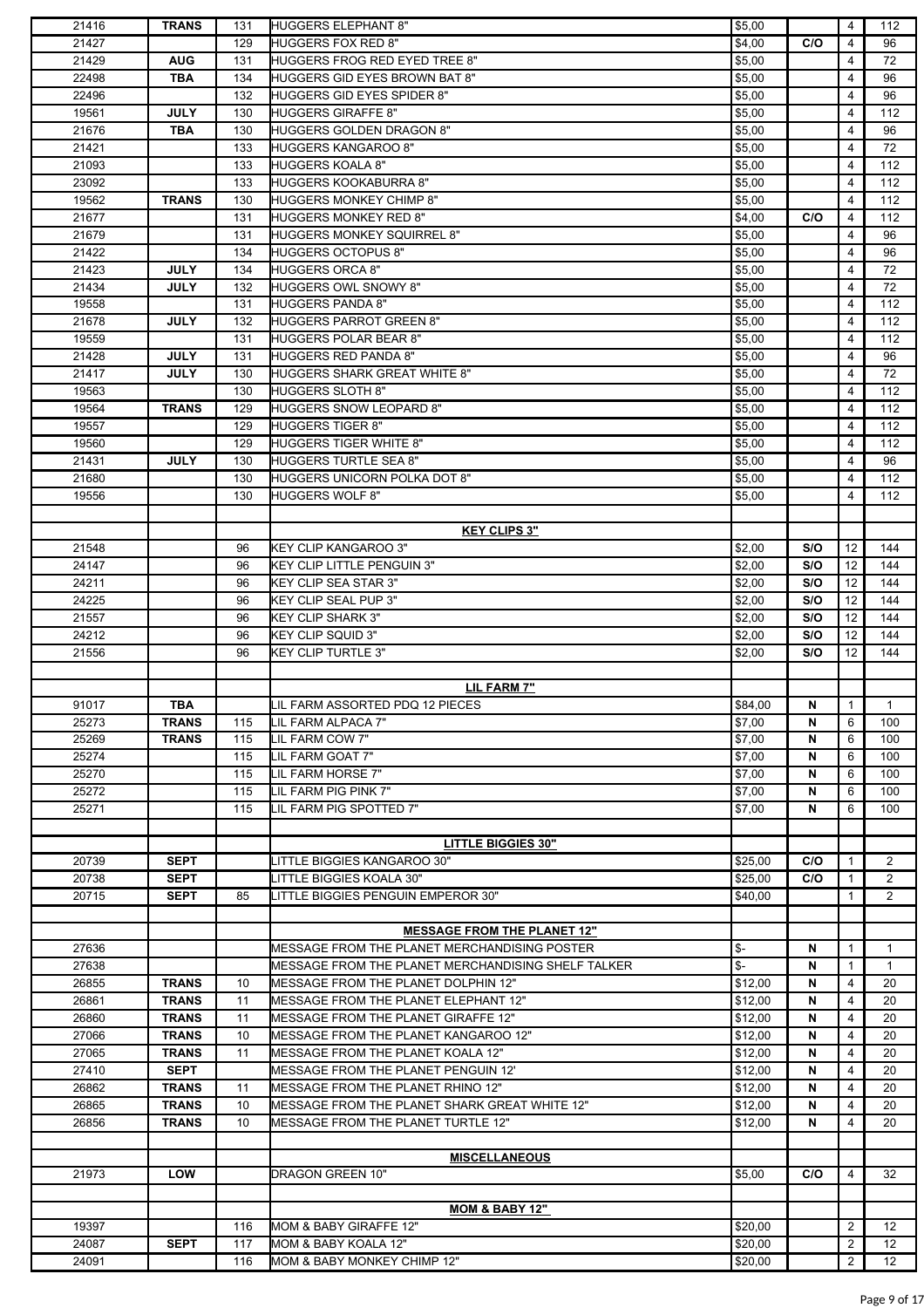| 24089 |              | 117 | <b>MOM &amp; BABY MONKEY SLOTH 12"</b>     | \$20,00          |     | $\overline{2}$ | 12              |
|-------|--------------|-----|--------------------------------------------|------------------|-----|----------------|-----------------|
| 23476 |              | 116 | <b>MOM &amp; BABY ORANGUTAN 12"</b>        | \$20,00          |     | $\overline{2}$ | 12              |
| 24088 | <b>TRANS</b> | 118 | MOM & BABY PENGUIN EMPEROR 12"             | \$20,00          |     | $\overline{2}$ | 12              |
| 25084 | <b>SEPT</b>  | 118 | MOM & BABY TURTLE SEA 12"                  | \$20,00          |     | $\overline{2}$ | 16              |
|       |              |     |                                            |                  |     |                |                 |
|       |              |     | <b>MOM &amp; BABY JUMBO 30"</b>            |                  |     |                |                 |
| 24103 |              | 120 | JUMBO MOM & BABY GIRAFFE 30"               | \$55,00          |     | 1              | $\overline{2}$  |
| 24097 |              | 120 | JUMBO MOM & BABY MONKEY SLOTH 30"          | \$55,00          |     | 1              | $\overline{2}$  |
| 24718 | <b>TRANS</b> | 121 | JUMBO MOM & BABY ORANGUTAN 30"             | \$55,00          |     | $\mathbf{1}$   | $\overline{2}$  |
| 24099 |              | 121 | JUMBO MOM & BABY PANDA 30"                 | \$55,00          |     | $\mathbf{1}$   | $\overline{2}$  |
|       |              | 121 |                                            |                  |     |                | $\overline{2}$  |
| 24098 |              |     | JUMBO MOM & BABY POLAR BEAR 30"            | \$55,00          |     | 1              |                 |
| 24100 | <b>TRANS</b> | 120 | JUMBO MOM & BABY TIGER 30"                 | \$55,00          |     | 1              | $\overline{2}$  |
| 24101 |              | 120 | JUMBO MOM & BABY TIGER WHITE 30"           | \$55,00          |     | 1              | $\overline{2}$  |
|       |              |     |                                            |                  |     |                |                 |
|       |              |     | <b>MONKEYS &amp; SLOTH HANGING 20"</b>     |                  |     |                |                 |
| 23483 |              | 30  | HANGING MONKEY CAPUCHIN 20"                | \$9,00           |     | 4              | 36              |
| 15260 | <b>JULY</b>  | 30  | HANGING MONKEY CHIMP 20"                   | \$9,00           |     | 4              | 36              |
| 15255 | <b>JULY</b>  | 30  | HANGING MONKEY COLOBUS 20"                 | \$9,00           |     | 4              | 36              |
| 15251 | <b>JULY</b>  | 31  | HANGING MONKEY COTTON TOP 20"              | \$9,00           |     | 4              | 36              |
| 15259 |              | 30  | HANGING MONKEY GIBBON LAR 20"              | \$9,00           |     | 4              | 36              |
| 15258 | <b>JULY</b>  | 30  | HANGING MONKEY GIBBON WHITE HANDED 20"     | \$9,00           |     | 4              | 36              |
| 15261 | <b>JULY</b>  | 30  | HANGING MONKEY LEMUR RING TAILED 20"       | \$9,00           |     | 4              | 36              |
| 23484 | <b>AUG</b>   | 31  | HANGING MONKEY MARMOSET 20"                | \$9,00           |     | 4              | 36              |
| 15254 |              | 30  | HANGING MONKEY ORANGUTAN 20"               | \$9,00           |     | 4              | 36              |
| 16387 | <b>TRANS</b> | 31  | HANGING MONKEY SLOTH THREE TOED 20"        | \$12,00          |     | 3              | 18              |
|       |              |     |                                            |                  |     |                |                 |
| 15256 |              | 30  | HANGING MONKEY SQUIRREL 20"                | \$9,00           |     | 4              | 36              |
| 23458 | <b>LOW</b>   |     | SNAKE/MONKEY WOODEN DISPLAY STAND          | $\mathsf{S}$ -   |     | $\mathbf{1}$   | $\mathbf{1}$    |
|       |              |     |                                            |                  |     |                |                 |
|       |              |     | <b>MONKEYS HANGING VIBES 20"</b>           |                  |     |                |                 |
| 23081 | <b>TRANS</b> | 122 | HANGING MONKEY MULTI VIBE BLUE 20"         | \$10,00          |     | 4              | 24              |
| 23080 | <b>AUG</b>   | 122 | HANGING MONKEY MULTI VIBE GREEN 20"        | \$10,00          |     | 4              | 24              |
| 23082 | <b>AUG</b>   | 122 | HANGING MONKEY MULTI VIBE PINK 20"         | \$10,00          |     | 4              | 24              |
|       |              |     |                                            |                  |     |                |                 |
|       |              |     | <b>MONKEYS HANGING WITH BABY 20"</b>       |                  |     |                |                 |
| 15265 |              | 32  | HANGING MONKEY CHIMP WITH BABY 20"         | \$12,50          |     | 4              | 24              |
| 15262 | <b>JULY</b>  | 32  | HANGING MONKEY COMMON LANGUR WITH BABY 20" | \$12,50          |     | 4              | 24              |
| 15264 |              | 32  | HANGING MONKEY SQUIRREL WITH BABY 20"      | \$12,50          |     | 4              | 24              |
|       |              |     |                                            |                  |     |                |                 |
|       |              |     | <b>MONSTERKINS JUNIOR 8"</b>               |                  |     |                |                 |
|       |              |     |                                            |                  |     |                |                 |
| 27635 | LOW          |     | MONSTERKINS MERCHANDISING POSTER           | $\frac{2}{3}$    | N   | $\mathbf{1}$   | $\mathbf{1}$    |
| 27637 |              |     | MONSTERKINS MERCHANDISING SHELF TALKER     | ∣\$-             | N   | 1              | $\mathbf{1}$    |
| 26680 | <b>JULY</b>  |     | <b>MONSTERKINS JUNIOR DUSK 8"</b>          | \$8,50           | N   | 4              | 24              |
| 26736 | <b>JULY</b>  |     | <b>MONSTERKINS JUNIOR GROM 8"</b>          | \$8,50           | N   | 4              | 24              |
| 26739 | <b>JULY</b>  |     | <b>MONSTERKINS JUNIOR MK 8"</b>            | \$8,50           | N   | 4              | 24              |
| 26677 | <b>JULY</b>  |     | <b>MONSTERKINS JUNIOR MUCK 8"</b>          | \$8,50           | N   | 4              | 24              |
| 26689 | <b>JULY</b>  |     | <b>MONSTERKINS JUNIOR TRASHFOOT 8"</b>     | \$8,50           | N   | 4              | 24              |
| 26692 | <b>JULY</b>  |     | MONSTERKINS JUNIOR TRASHZILLA 8"           | \$8,50           | N   | 4              | 24              |
| 26686 | <b>JULY</b>  |     | <b>MONSTERKINS JUNIOR VINNIE 8"</b>        | \$8,50           | N   | 4              | 24              |
| 26683 | <b>JULY</b>  |     | <b>MONSTERKINS JUNIOR VISH 8"</b>          | \$8,50           | N   | 4              | 24              |
|       |              |     |                                            |                  |     |                |                 |
|       |              |     | <b>MONSTERKINS 18"</b>                     |                  |     |                |                 |
| 26678 | <b>JULY</b>  |     | <b>MONSTERKINS DUSK 18"</b>                | \$15,00          | N   | $\overline{4}$ | 12 <sup>°</sup> |
| 26734 | <b>JULY</b>  |     | MONSTERKINS GROM 18"                       | \$15,00          | N   | 4              | 12              |
| 26737 |              |     | <b>MONSTERKINS MK 18"</b>                  |                  | N   |                |                 |
|       |              |     |                                            |                  |     | 4              | 12              |
|       | <b>JULY</b>  |     |                                            | \$15,00          |     |                | 12              |
| 26675 | <b>JULY</b>  |     | <b>MONSTERKINS MUCK 18"</b>                | \$15,00          | N   | 4              |                 |
| 26687 | <b>JULY</b>  |     | <b>MONSTERKINS TRASHFOOT 18"</b>           | \$15,00          | N   | 4              | 12 <sup>2</sup> |
| 26690 | <b>JULY</b>  |     | <b>MONSTERKINS TRASHZILLA 18"</b>          | \$15,00          | N   | 4              | 12              |
| 26684 | <b>JULY</b>  |     | <b>MONSTERKINS VINNIE 18"</b>              | \$15,00          | N   | 4              | 12 <sup>°</sup> |
| 26681 | <b>JULY</b>  |     | <b>MONSTERKINS VISH 18"</b>                | \$15,00          | N   | 4              | 12 <sup>°</sup> |
|       |              |     |                                            |                  |     |                |                 |
|       |              |     | <b>PLUSH BACKPACKS 14"</b>                 |                  |     |                |                 |
| 21687 | LOW          |     | <b>BACKPACK CAMEL 14"</b>                  | \$14,00          | S/O | $\mathbf{1}$   | 24              |
|       |              |     |                                            |                  |     | $\mathbf{1}$   |                 |
| 21795 |              | 95  | <b>BACKPACK KANGAROO 14"</b>               | \$14,00          |     | 1              | 24              |
| 21794 | <b>AUG</b>   | 95  | <b>BACKPACK KOALA 14"</b>                  | \$14,00          |     |                | 24              |
|       |              |     |                                            |                  |     |                |                 |
|       |              |     | <b>PUPPETS 9"</b>                          |                  |     |                |                 |
| 19927 |              |     | HAND PUPPET GIRAFFE 9"                     | \$6,00           | C/O | 3              | 36              |
|       |              |     |                                            |                  |     |                |                 |
|       |              |     | PILLOWKINS 15"                             |                  |     |                |                 |
| 25866 |              | 105 | PILLOWKINS GIRAFFE                         | \$5,00           | C/O | 4              | 12              |
| 26289 |              | 106 | PILLOWKINS KOALA                           | \$5,00<br>\$5,00 | C/O | 4              | 12<br>12        |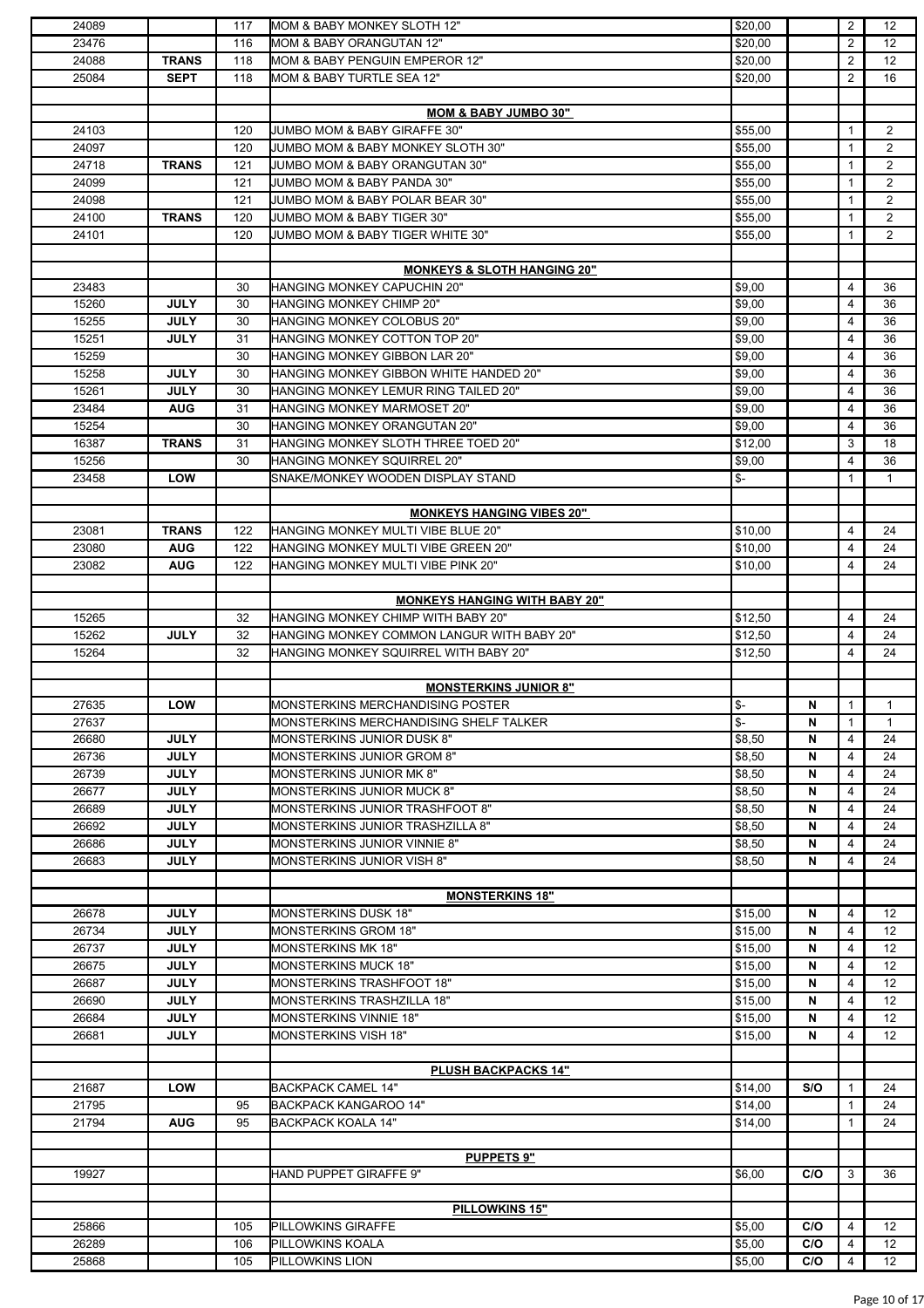| 25872 |              | 106 | <b>PILLOWKINS OWL</b>                   | \$5,00  | C/O | $\overline{4}$ | 12             |
|-------|--------------|-----|-----------------------------------------|---------|-----|----------------|----------------|
| 25873 |              | 105 | PILLOWKINS PANDA                        | \$5,00  | C/O | 4              | 12             |
| 25874 |              | 105 | PILLOWKINS PENGUIN                      | \$5,00  | C/O | 4              | 12             |
|       |              |     |                                         |         |     |                |                |
| 25878 |              | 105 | PILLOWKINS SHARK                        | \$5,00  | C/O | 4              | 12             |
| 25879 |              | 105 | PILLOWKINS SLOTH                        | \$5,00  | C/O | 4              | 12             |
| 25742 |              | 105 | PILLOWKINS TIGER                        | \$5,00  | C/O | 4              | 12             |
|       |              |     |                                         |         |     |                |                |
|       |              |     | <b>RAINBOWKINS 12"</b>                  |         |     |                |                |
| 25626 |              | 102 | <b>RAINBOWKINS GIRAFFE 12"</b>          | \$11,00 |     | 4              | 20             |
| 25630 |              | 102 | RAINBOWKINS NARWHAL 12"                 |         |     |                | 20             |
|       |              |     |                                         | \$11,00 |     | 4              |                |
| 25629 |              | 103 | RAINBOWKINS PENGUIN 12"                 | \$11,00 |     | 4              | 20             |
| 25625 |              | 103 | RAINBOWKINS SLOTH 12"                   | \$11,00 |     | 4              | 20             |
| 25623 |              | 102 | RAINBOWKINS TIGER 12"                   | \$11,00 |     | 4              | 20             |
| 25628 |              | 102 | RAINBOWKINS UNICORN 12"                 | \$11,00 |     | 4              | 20             |
|       |              |     |                                         |         |     |                |                |
|       |              |     | <b>SNAKES 54"</b>                       |         |     |                |                |
|       |              |     |                                         |         |     |                |                |
| 89089 | <b>TRANS</b> | 136 | SNAKE ANACONDA 54"                      | \$10,00 |     | 1              | 20             |
| 20727 | <b>AUG</b>   | 138 | SNAKE ANACONDA II 54"                   | \$10,00 |     | $\mathbf{1}$   | 20             |
| 89091 | <b>TRANS</b> | 136 | <b>SNAKE BLUE ROCK 54"</b>              | \$10,00 |     | 4              | 20             |
| 86942 | <b>AUG</b>   | 139 | SNAKE BLUE ROCK WITH VINYL MOUTH 54"    | \$10,00 |     | $\mathbf{1}$   | 24             |
| 11104 |              | 136 | SNAKE BURMESE PYTHON 54"                | \$10,00 |     | $\mathbf{1}$   | 20             |
|       |              |     |                                         |         |     |                |                |
| 89094 | <b>TRANS</b> | 139 | SNAKE BUTTERFLY GLITTER 54"             | \$10,00 |     | $\mathbf{1}$   | 20             |
| 16758 |              | 138 | SNAKE CENTIPEDE 54"                     | \$10,00 |     | 4              | 20             |
| 89097 |              | 137 | <b>SNAKE CORAL 54"</b>                  | \$10,00 |     | 1              | 20             |
| 16760 | <b>TRANS</b> | 136 | SNAKE DRAGONBONE 54"                    | \$10,00 |     | $\mathbf{1}$   | 20             |
| 86943 | <b>AUG</b>   | 139 | SNAKE GREEN ROCK WITH VINYL MOUTH 54"   | \$10,00 |     | $\mathbf{1}$   | 24             |
| 23526 | <b>TRANS</b> | 137 | SNAKE GREEN, BLUE, RED 54"              | \$10,00 |     | $\mathbf{1}$   | 20             |
|       |              |     |                                         |         |     |                |                |
| 22187 | <b>AUG</b>   | 138 | <b>SNAKE LINKS PINK 54"</b>             | \$10,00 |     | $\mathbf{1}$   | 20             |
| 25502 | <b>TBA</b>   | 139 | <b>SNAKE RAINBOA 54"</b>                | \$10,00 |     | $\mathbf{1}$   | 20             |
| 89090 |              | 137 | SNAKE RAINBOW BOA 54"                   | \$10,00 |     | $\mathbf{1}$   | 20             |
| 23527 | <b>TRANS</b> | 138 | SNAKE RED GREEN 54"                     | \$10,00 |     | $\mathbf{1}$   | 20             |
| 22188 | <b>AUG</b>   | 138 | <b>SNAKE RED SCALES 54"</b>             | \$10,00 |     | $\mathbf{1}$   | 20             |
| 23402 | <b>AUG</b>   | 142 | SNAKE SEQUIN BLUE CAMO 54"              | \$10,00 |     | 4              | 16             |
|       |              |     |                                         |         |     |                |                |
| 23488 |              | 142 | SNAKE SEQUIN LEOPARD 54"                | \$10,00 |     | 4              | 16             |
| 23401 | <b>OCT</b>   | 142 | <b>SNAKE SEQUIN RAINBOW 54"</b>         | \$10,00 |     | 4              | 16             |
| 23403 |              | 142 | SNAKE SEQUIN TEAL PURPLE 54"            | \$10,00 |     | 4              | 16             |
| 23612 | <b>AUG</b>   | 136 | <b>SNAKE SKELETON 54"</b>               | \$10,00 |     | $\mathbf{1}$   | 20             |
| 22189 | <b>TRANS</b> | 137 | SNAKE SLIPSTREAM BLUE 54"               | \$10,00 |     | 1              | 20             |
|       |              |     |                                         |         |     |                |                |
| 89098 |              | 138 | SNAKE TIMBER RATTLESNAKE 54"            | \$10,00 |     | 4              | 20             |
| 22190 | <b>TRANS</b> | 137 | SNAKE TRIBAL ORANGE 54"                 | \$10,00 |     | $\mathbf{1}$   | 20             |
| 16754 |              | 136 | SNAKE WESTERN DIAMOND BACK 54"          | \$10,00 |     | $\mathbf{1}$   | 20             |
| 16753 | <b>TRANS</b> | 123 | SWEET & SASSY SNAKE POLKA DOT 54"       | \$10,00 |     | 4              | 16             |
| 17159 | <b>OCT</b>   | 123 | SWEET & SASSY SNAKE SHERBERT 54"        | \$10,00 |     | 4              | 16             |
| 17158 | <b>JULY</b>  | 123 | SWEET & SASSY SNAKE STRIPES 54"         | \$10,00 |     | 4              | 16             |
|       |              |     |                                         |         |     |                |                |
|       |              |     |                                         |         |     |                |                |
|       |              |     | <b>SNAKES PRINTED 54"</b>               |         |     |                |                |
| 25495 | <b>AUG</b>   | 140 | SNAKE PRINTED BLUE CORAL 54"            | \$10,00 |     | 1              | 20             |
| 26161 | <b>TRANS</b> | 140 | SNAKE PRINTED FLAME 54"                 | \$10,00 |     | $\mathbf{1}$   | 20             |
| 26162 | <b>OCT</b>   | 140 | SNAKE PRINTED FLAME BLUE 54"            | \$10.00 |     | $\mathbf{1}$   | 20             |
| 25497 | <b>OCT</b>   | 140 | <b>SNAKE PRINTED GREEN 54"</b>          | \$10,00 |     | $\mathbf{1}$   | 20             |
|       |              |     |                                         |         |     |                |                |
| 25496 | <b>AUG</b>   | 140 | SNAKE PRINTED JUNGLE CARPET PYTHON 54"  | \$10,00 |     | $\mathbf{1}$   | 20             |
| 25494 | <b>TRANS</b> | 140 | SNAKE PRINTED RAINBOW BOA 54"           | \$10,00 |     | $\mathbf{1}$   | 20             |
|       |              |     |                                         |         |     |                |                |
|       |              |     | <b>SNAKES JUMBO 110"</b>                |         |     |                |                |
| 21689 | <b>TRANS</b> | 141 | JUMBO SNAKE ANACONDA 110"               | \$25,00 |     | 2              | 4              |
| 21690 | <b>TRANS</b> | 141 | JUMBO SNAKE BURMESE PYTHON 110"         | \$25,00 |     | 2              | 4              |
|       |              |     |                                         |         |     |                |                |
| 21691 | <b>TRANS</b> | 141 | JUMBO SNAKE WESTERN DIAMONDBACK 110"    | \$25,00 |     | 2              | $\overline{4}$ |
|       |              |     |                                         |         |     |                |                |
|       |              |     | SWEET & SASSY LIL 5"                    |         |     |                |                |
| 17380 |              |     | SWEET & SASSY LIL LADYBUG JELLY BEAN 5" | \$3,00  | C/O | 6              | 90             |
|       |              |     |                                         |         |     |                |                |
|       |              |     | <b>SEASONAL PLUSH</b>                   |         |     |                |                |
|       |              |     |                                         |         |     |                |                |
|       |              |     | <b>HALLODANGLERS 17"</b>                |         |     |                |                |
| 25341 |              |     | HALLODANGLERS FRANK 17"                 | \$7,00  |     | 4              | 80             |
| 25342 |              |     | HALLODANGLERS SCARECROW 17"             | \$7,00  |     | 4              | 80             |
| 25340 |              |     | HALLODANGLERS VAMPIRE 17"               | \$7,00  |     | 4              | 80             |
| 25338 |              |     | HALLODANGLERS WEREWOLF 17"              | \$7,00  |     | 4              | 80             |
| 25339 |              |     | HALLODANGLERS WITCH 17"                 |         |     | 4              | 80             |
|       |              |     |                                         | \$7,00  |     |                |                |
|       |              |     |                                         |         |     |                |                |
|       |              |     | <b>SCARYKINS 8"</b>                     |         |     |                |                |
| 25398 |              |     | <b>SCARYKINS FRANK 8"</b>               | \$6,00  |     | 4              | 96             |
| 25395 |              |     | <b>SCARYKINS VAMPIRE 8"</b>             | \$6,00  |     | 4              | 96             |
|       |              |     |                                         |         |     |                |                |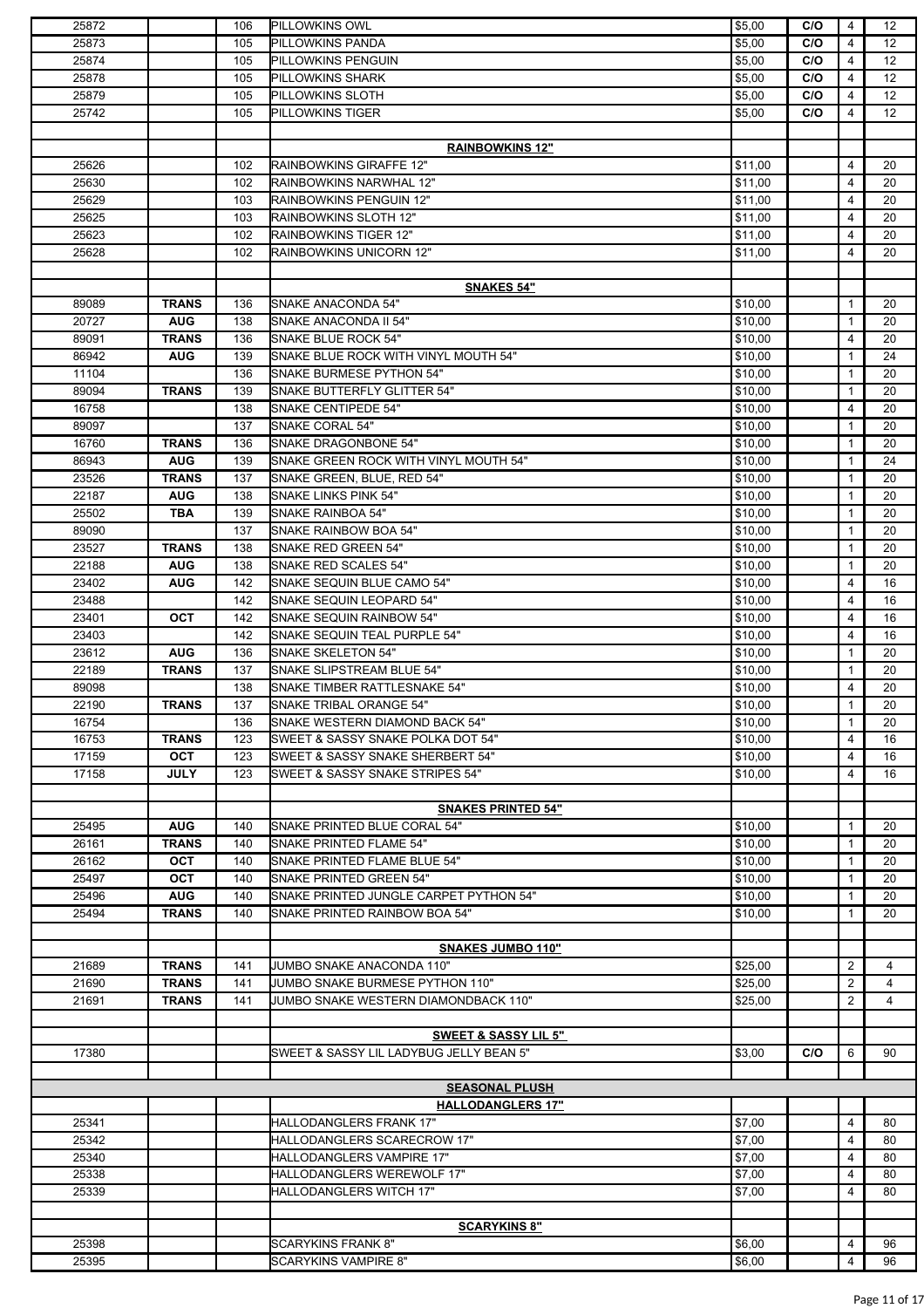| 25396 |              |     | <b>SCARYKINS WEREWOLF 8"</b>     | \$6,00  | 4              | 96             |
|-------|--------------|-----|----------------------------------|---------|----------------|----------------|
| 25397 |              |     | <b>SCARYKINS WITCH 8"</b>        | \$6,00  | 4              | 96             |
|       |              |     |                                  |         |                |                |
|       |              |     | <b>CK MINI STOCKINGS 8"</b>      |         |                |                |
| 25333 |              |     | CK MINI STOCKING FAWN 13"        | \$9,00  | 4              | 24             |
| 25329 |              |     | CK MINI STOCKING FLAMINGO 13"    | \$9,00  | $\overline{4}$ | 24             |
| 25330 |              |     | CK MINI STOCKING LLAMA 13"       | \$9,00  | $\overline{4}$ | 24             |
| 25332 |              |     | CK MINI STOCKING SLOTH 13"       | \$9,00  | $\overline{4}$ | 24             |
| 25331 |              |     | CK MINI STOCKING UNICORN 13"     | \$9,00  | 4              | 24             |
|       |              |     |                                  |         |                |                |
|       |              |     | <b>HOLLIDANGLERS 17"</b>         |         |                |                |
| 25308 |              |     | <b>HOLLIDANGLERS ELF 17"</b>     | \$7,00  | 4              | 80             |
| 25310 |              |     | HOLLIDANGLERS REINDEER 17"       | \$7,00  | $\overline{4}$ | 80             |
| 25447 |              |     | HOLLIDANGLERS SANTA BLUE 17"     | \$7,00  | $\overline{4}$ | 80             |
| 25307 |              |     | HOLLIDANGLERS SANTA RED 17"      | \$7,00  | 4              | 80             |
| 25309 |              |     | <b>HOLLIDANGLERS SNOWMAN 17"</b> | \$7,00  | 4              | 80             |
|       |              |     |                                  |         |                |                |
|       |              |     | <b>MERRYKINS 8"</b>              |         |                |                |
| 25391 |              |     | <b>MERRYKINS ELF 8"</b>          | \$6,00  | $\overline{4}$ | 96             |
| 25394 |              |     | MERRYKINS REINDEER 8"            | \$6,00  | 4              | 96             |
| 25390 |              |     | <b>MERRYKINS SANTA RED 8"</b>    | \$6,00  | 4              | 96             |
| 25393 |              |     | <b>MERRYKINS SNOWMAN 8"</b>      | \$6,00  | 4              | 96             |
|       |              |     |                                  |         |                |                |
|       |              |     | <b>TOY</b>                       |         |                |                |
|       |              |     | <b>ADVENTURE BUCKETS MINI</b>    |         |                |                |
| 23150 |              | 155 | MINI BUCKET ANIMAL               | \$5,00  | 8              | 72             |
| 23151 |              | 155 | <b>MINI BUCKET DINO</b>          | \$5,00  | 8              | 72             |
| 23156 |              | 155 | <b>MINI BUCKET MERMAID</b>       | \$5,00  | 8              | 72             |
| 23152 |              | 155 | MINI BUCKET OCEAN                | \$5,00  | 8              | 72             |
| 23154 |              | 155 | <b>MINI BUCKET SHARK</b>         | \$5,00  | 8              | 72             |
| 23149 |              | 155 | <b>MINI BUCKET UNICORN</b>       | \$5,00  | 8              | 72             |
|       |              |     |                                  |         |                |                |
|       |              |     | <b>ADVENTURE BUCKETS</b>         |         |                |                |
| 22112 | <b>TRANS</b> | 153 | <b>BUCKET ANIMAL</b>             | \$12,00 | $\mathbf{1}$   | 4              |
| 22113 |              | 153 | <b>BUCKET DINO</b>               | \$12,00 | $\mathbf{1}$   | $\overline{4}$ |
| 22219 |              | 154 | <b>BUCKET MERMAID</b>            | \$12,00 | $\mathbf{1}$   | $\overline{4}$ |
| 22111 |              | 153 | <b>BUCKET OCEAN</b>              | \$12,00 | $\mathbf{1}$   | 4              |
| 23158 |              | 153 | <b>BUCKET SHARK</b>              | \$12,00 | $\mathbf{1}$   | $\overline{4}$ |
|       |              |     |                                  |         |                |                |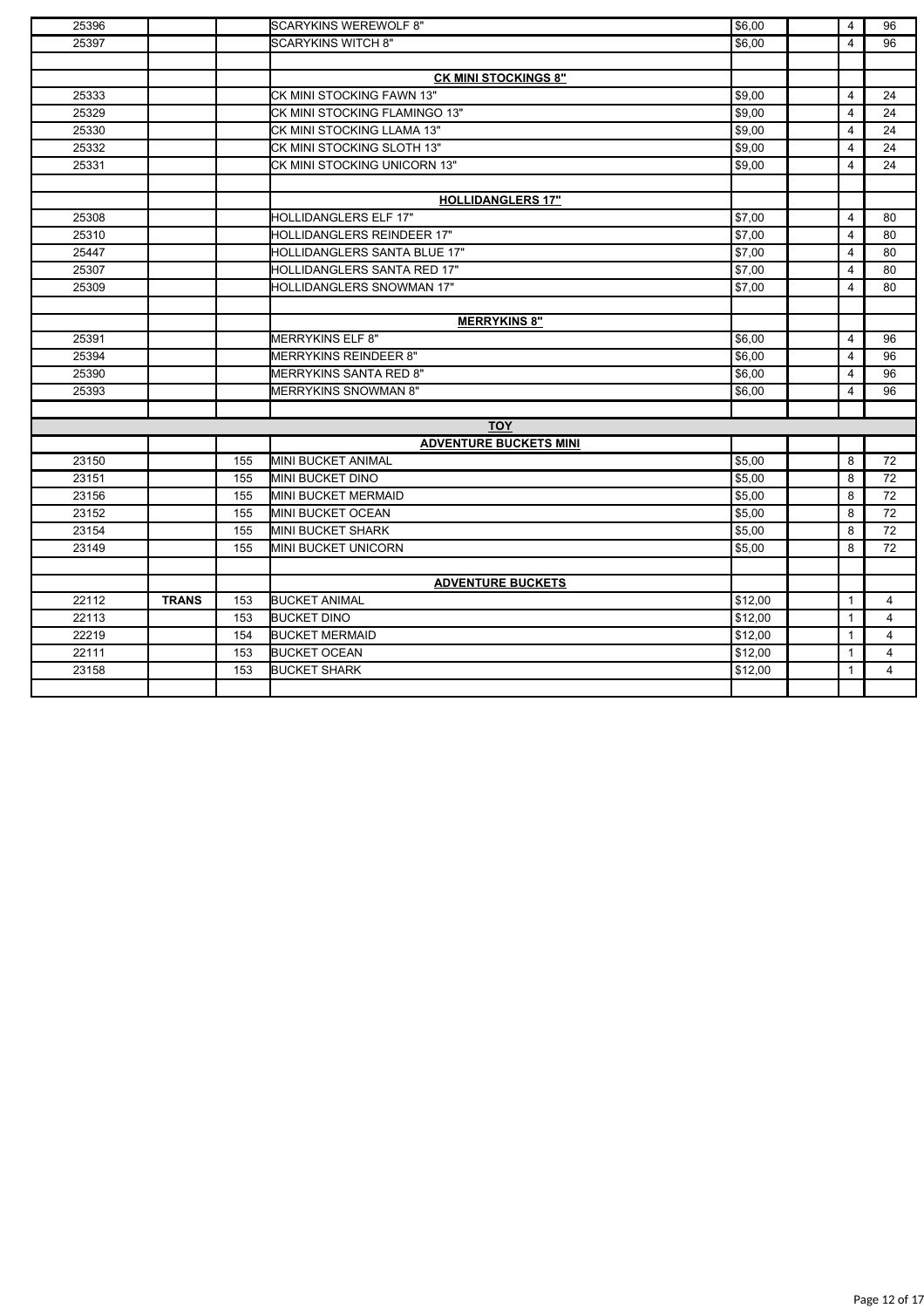|       |              |     | <b>ADVENTURE MINI TRUCKS</b>             |         |     |                |     |
|-------|--------------|-----|------------------------------------------|---------|-----|----------------|-----|
| 22878 | <b>JULY</b>  | 172 | ADVENTURE MINI-TRUCK GIRAFFE             | \$7,00  |     | 6              | 30  |
| 20657 | <b>JULY</b>  | 172 | ADVENTURE MINI-TRUCK ANACONDA            | \$7,00  |     | 6              | 30  |
| 20659 |              | 172 | ADVENTURE MINI-TRUCK CROCODILE           | \$7,00  |     | 6              | 30  |
| 20650 |              | 173 | ADVENTURE MINI-TRUCK DINO T-REX          | \$7,00  |     | 6              | 30  |
| 20655 |              | 172 | ADVENTURE MINI-TRUCK OCTOPUS             | \$7,00  |     | 6              | 30  |
|       |              |     |                                          |         |     | 6              | 30  |
| 20654 |              | 172 | ADVENTURE MINI-TRUCK SHARK               | \$7,00  |     |                |     |
| 20656 |              | 172 | ADVENTURE MINI-TRUCK SHARK HAMMERHEAD    | \$7,00  |     | 6              | 30  |
| 20658 |              | 173 | ADVENTURE MINI-TRUCK TIGER               | \$7,00  |     | 6              | 30  |
| 20660 |              | 173 | ADVENTURE MINI-TRUCK WOLF                | \$7,00  |     | 6              | 30  |
|       |              |     |                                          |         |     |                |     |
|       |              |     | <b>ADVENTURE PLAYSETS</b>                |         |     |                |     |
| 21696 | <b>AUG</b>   | 167 | ADVENTURE PLAYSET HAMMERHEAD/DOLPHIN     | \$10.00 |     | 4              | 12  |
| 21695 | <b>TBA</b>   | 167 | ADVENTURE PLAYSET SQUID/OCTOPUS          | \$10,00 |     | $\overline{4}$ | 12  |
|       |              |     |                                          |         |     |                |     |
|       |              |     | <b>ATVS, BOATS &amp; TRUCKS</b>          |         |     |                |     |
| 25122 |              | 171 | <b>ACTION ATV WILDERNESS 4 PACK</b>      | \$6,00  |     | 4              | 24  |
| 25120 |              | 171 | <b>ACTION BOAT OCEAN 3 PACK</b>          | \$6,00  |     | 4              | 24  |
|       |              |     |                                          |         |     |                |     |
| 25121 |              | 171 | <b>ACTION TRUCK ZOO 4 PACK</b>           | \$6,00  |     | 4              | 24  |
| 20045 |              | 169 | TRUCK WITH TRAILER AQUATIC               | \$5,50  |     | $\mathbf{1}$   | 60  |
| 20049 | <b>TRANS</b> | 169 | TRUCK WITH TRAILER ZOO                   | \$5,50  |     | $\mathbf{1}$   | 60  |
|       |              |     |                                          |         |     |                |     |
|       |              |     | <b>BINOCULARS</b>                        |         |     |                |     |
| 85176 |              | 179 | <b>BINOCULARS CROCODILE PRINT</b>        | \$7,00  |     | 12             | 48  |
| 10655 |              | 179 | <b>BINOCULARS FLOWER PRINT</b>           | \$7,00  |     | 12             | 72  |
| 85173 | <b>JULY</b>  | 179 | <b>BINOCULARS TIGER PRINT</b>            | \$7,00  |     | 12             | 72  |
| 85174 |              | 179 | <b>BINOCULARS ZEBRA PRINT</b>            | \$7,00  |     | 12             | 72  |
|       |              |     |                                          |         |     |                |     |
|       |              |     |                                          |         |     |                |     |
|       |              |     | <b>BINOCULARS BEASTLY</b>                |         |     |                |     |
| 15395 |              | 178 | <b>BINOCULARS BEASTLY CROC</b>           | \$7,50  |     | 12             | 48  |
| 15394 | <b>JULY</b>  | 178 | <b>BINOCULARS BEASTLY DINO T-REX</b>     | \$7,50  |     | 12             | 48  |
| 15038 | <b>JULY</b>  | 178 | <b>BINOCULARS BEASTLY SHARK</b>          | \$7,50  |     | 12             | 48  |
| 15391 |              | 178 | <b>BINOCULARS BEASTLY TIGER</b>          | \$5,00  | C/O | 12             | 48  |
|       |              |     |                                          |         |     |                |     |
|       |              |     | <b>CAMERAS</b>                           |         |     |                |     |
| 64017 | <b>JULY</b>  | 178 | CLICK N VIEW CAMERA AQUATIC              | \$5,00  |     | 30             | 120 |
| 60548 | <b>JULY</b>  | 178 | CLICK N VIEW CAMERA AUSTRALIAN           | \$5,00  |     | 30             | 120 |
|       |              |     |                                          |         |     |                |     |
|       |              |     |                                          |         |     |                |     |
|       |              |     | <b>CHOMPERS</b>                          |         |     |                |     |
|       |              |     | <b>SOLD IN PACK QUANTITY</b>             |         |     |                |     |
| 89370 |              |     | <b>CHOMPERS PANDA</b>                    | \$1,00  | C/O | 12             | 72  |
|       |              |     |                                          |         |     |                |     |
|       |              |     | <b>DIY PURSE</b>                         |         |     |                |     |
| 13210 |              |     | DIY PURSE AUSTRALIAN PINK KOALA/KANGAROO | \$10,00 |     | 3              | 18  |
|       |              |     |                                          |         |     |                |     |
|       |              |     | <b>E-TEAM ADVENTURE PLAYSETS</b>         |         |     |                |     |
| 16830 | <b>AUG</b>   | 168 | <b>E-TEAM DINO T-REX</b>                 | \$14,00 |     | $\mathbf{1}$   | 6   |
| 16821 | <b>TRANS</b> | 168 | <b>E-TEAM SHARK</b>                      | \$14,00 |     | 1              | 6   |
|       |              |     |                                          |         |     |                |     |
| 16829 | <b>SEPT</b>  | 168 | <b>E-TEAM SWAMP</b>                      | \$14,00 |     | 1              | 6   |
| 16826 | <b>TRANS</b> | 168 | <b>E-TEAM TIGER RESCUE</b>               | \$14,00 |     | $\mathbf{1}$   | 6   |
|       |              |     |                                          |         |     |                |     |
|       |              |     | <b>HEADBANDS</b>                         |         |     |                |     |
| 83460 |              |     | <b>HEADBAND KANGAROO</b>                 | \$5,00  |     | 12             | 120 |
| 77569 |              |     | <b>HEADBAND KOALA</b>                    | \$5,00  |     | 12             | 120 |
| 77421 |              |     | HEADBAND TIGER ORANGE                    | \$5,00  |     | 12             | 120 |
| 77425 |              |     | <b>HEADBAND TIGER WHITE</b>              | \$4,00  | C/O | 12             | 120 |
|       |              |     |                                          |         |     |                |     |
|       |              |     | <b>MOTOR HEADZ MINI</b>                  |         |     |                |     |
| 20304 |              | 170 | MOTOR HEADZ-MINI AQ 3 PK                 | \$8,00  |     | 20             | 40  |
| 20305 |              | 170 |                                          |         |     | 20             | 40  |
|       |              |     | MOTOR HEADZ-MINI DINO 3 PK               | \$8,00  |     |                |     |
|       |              |     |                                          |         |     |                |     |
|       |              |     | <b>NATURE TUBES</b>                      |         |     |                |     |
| 12754 |              | 156 | NATURE TUBE AFRICAN                      | \$8,50  |     | 6              | 24  |
| 12879 |              | 159 | NATURE TUBE AQUATIC                      | \$8,50  |     | 6              | 24  |
| 15076 |              | 157 | NATURE TUBE AUSTRALIANA                  | \$8,50  |     | 6              | 24  |
| 23496 |              | 158 | NATURE TUBE AUSTRALIAS DEADLIEST         | \$8,50  |     | 6              | 24  |
| 12885 |              | 156 | NATURE TUBE BABIES                       | \$8,50  |     | 6              | 24  |
| 12894 |              | 156 | NATURE TUBE BIG CATS                     | \$8,50  |     | 6              | 24  |
|       |              |     |                                          |         |     |                |     |
| 12889 | <b>JULY</b>  | 158 | NATURE TUBE BUTTERFLY                    | \$8,50  |     | 6              | 24  |
| 12756 |              | 160 | NATURE TUBE DINO                         | \$8,50  |     | 6              | 24  |
| 12890 |              | 157 | NATURE TUBE DOG                          | \$8,50  |     | 6              | 24  |
| 12896 |              | 156 | NATURE TUBE ENGANGERED                   | \$8,50  |     | 6              | 24  |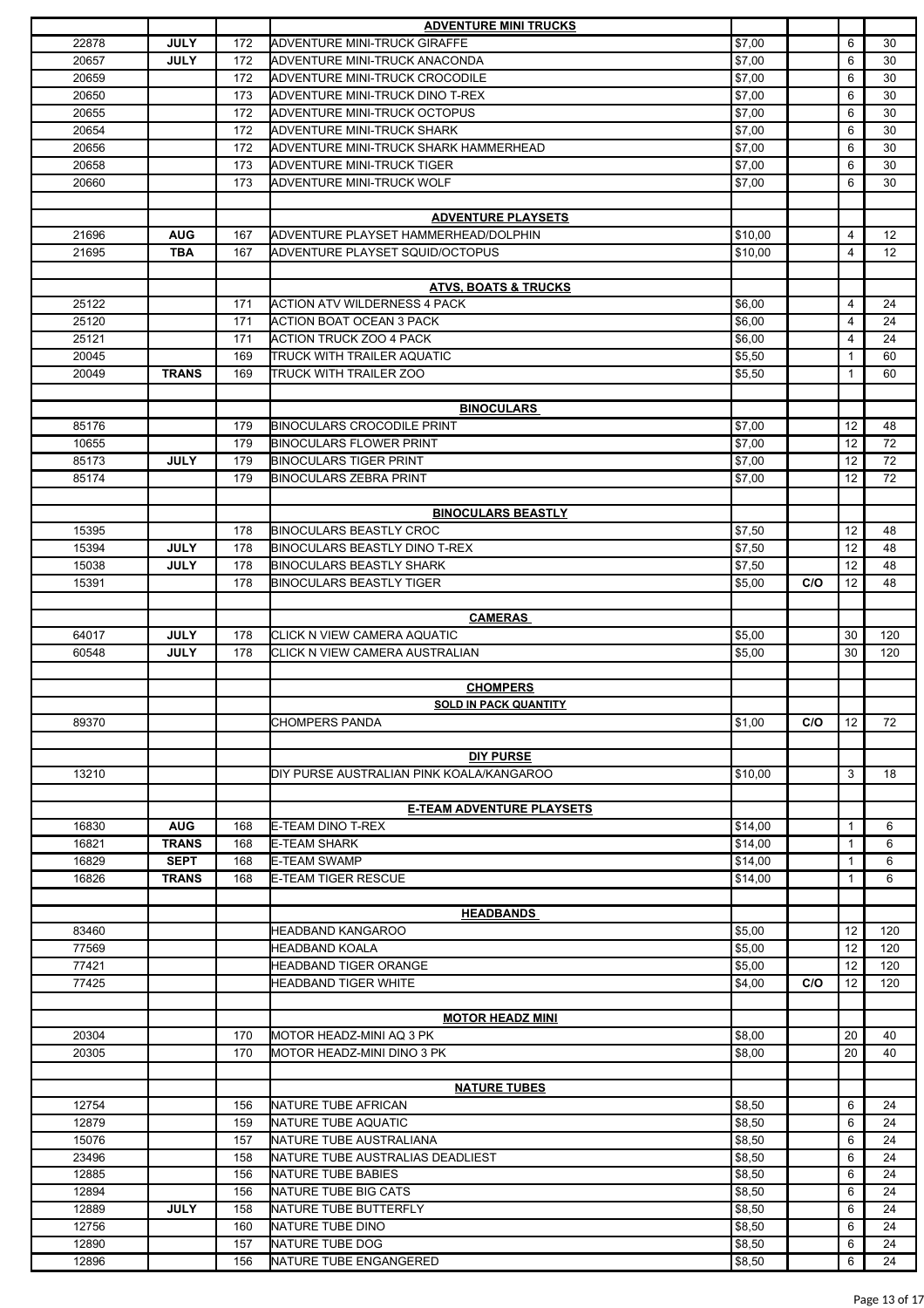| 20810 |              | 161 | NATURE TUBE FAIRIES                    | \$8,50  |     | 6                 | 24 |
|-------|--------------|-----|----------------------------------------|---------|-----|-------------------|----|
| 12883 |              | 157 | NATURE TUBE FARM                       | \$8,50  |     | 6                 | 24 |
|       |              |     | NATURE TUBE FROG                       |         |     | 6                 |    |
| 12892 |              | 158 |                                        | \$8,50  |     |                   | 24 |
| 12887 |              | 157 | NATURE TUBE HORSE                      | \$8,50  |     | 6                 | 24 |
| 12886 |              | 158 | NATURE TUBE INSECT                     | \$8,50  |     | 6                 | 24 |
| 20857 |              | 160 | <b>NATURE TUBE MERMAIDS</b>            | \$8,50  |     | 6                 | 24 |
| 20858 |              | 159 | NATURE TUBE PENGUINS                   | \$8,50  |     | 6                 | 24 |
|       |              |     |                                        |         |     |                   |    |
| 12891 |              | 161 | NATURE TUBE PIRATE                     | \$5,00  | C/O | 6                 | 24 |
| 12888 |              | 158 | NATURE TUBE POLAR                      | \$8,50  |     | 6                 | 24 |
| 12755 |              | 156 | NATURE TUBE RAINFOREST                 | \$8,50  |     | 6                 | 24 |
| 12893 |              | 159 | NATURE TUBE RIVER                      | \$8,50  |     | 6                 | 24 |
| 12757 |              | 161 | <b>NATURE TUBE SHARK</b>               | \$8,50  |     | 6                 | 24 |
|       |              |     |                                        |         |     |                   |    |
| 12884 | <b>JULY</b>  | 158 | NATURE TUBE SNAKE                      | \$8,50  |     | 6                 | 24 |
| 12880 |              | 161 | NATURE TUBE SPACE                      | \$8,50  |     | 6                 | 24 |
| 23235 |              | 161 | NATURE TUBE UNICORN                    | \$8,50  |     | 6                 | 24 |
|       |              |     |                                        |         |     |                   |    |
|       |              |     |                                        |         |     |                   |    |
|       |              |     | <b>PINCHERS</b>                        |         |     |                   |    |
|       |              |     | <b>SOLD IN PACK QUANTITY</b>           |         |     |                   |    |
| 64227 |              | 174 | PINCHER CROCODILE                      | \$3,50  |     | 12                | 36 |
| 63883 |              | 176 | PINCHER DINO T-REX BROWN               | \$3,50  |     | 12                | 48 |
| 63835 |              | 176 | PINCHER DINO T-REX GREY                | \$3,50  |     | 12                | 48 |
|       |              |     |                                        |         |     |                   |    |
| 63610 |              | 176 | PINCHER DINO T-REX PURPLE              | \$3,50  |     | 12                | 48 |
| 85136 |              | 175 | <b>PINCHER DOLPHIN</b>                 | \$3,50  |     | 12                | 48 |
| 64853 |              | 174 | <b>PINCHER GIRAFFE</b>                 | \$3,50  |     | 12                | 36 |
| 81527 |              | 174 | PINCHER IGUANA                         | \$3,50  |     | 12                | 36 |
|       |              |     |                                        |         |     |                   |    |
| 64198 |              |     | PINCHER PANDA                          | \$1,00  | C/O | 12                | 96 |
| 53549 |              | 175 | PINCHER SHARK GREAT WHITE              | \$3,50  |     | 12                | 36 |
| 85386 | <b>LOW</b>   | 175 | PINCHER SHARK HAMMERHEAD               | \$2,00  | C/O | 12                | 36 |
| 81718 |              | 175 | PINCHER TIGER                          | \$3,50  |     | 12                | 36 |
| 81716 |              | 174 | PINCHER ZEBRA                          | \$3,50  | S/O | 12                | 48 |
|       |              |     |                                        |         |     |                   |    |
|       |              |     |                                        |         |     |                   |    |
|       |              |     | <b>POLYBAGS MINI</b>                   |         |     |                   |    |
| 22124 |              | 162 | POLYBAG MINI FROGS                     | \$3,00  |     | 6                 | 48 |
| 22125 |              | 162 | POLYBAG MINI LIZARDS                   | \$3,00  |     | 6                 | 48 |
|       |              |     |                                        |         |     |                   |    |
| 23383 | <b>TRANS</b> | 162 | POLYBAG MINI TURTLE                    | \$3,00  |     | 6                 | 48 |
|       |              |     |                                        |         |     |                   |    |
|       |              |     |                                        |         |     |                   |    |
|       |              |     | <b>POLYBAGS</b>                        |         |     |                   |    |
|       |              |     |                                        |         |     |                   |    |
| 64003 |              | 163 | POLYBAG AFRICAN                        | \$8,50  |     | 12                | 24 |
| 64128 |              | 164 | POLYBAG AQUATIC                        | \$8,50  |     | 12                | 24 |
| 53551 |              | 164 | POLYBAG ASIAN MOUNTAIN                 | \$8,50  |     | 12                | 24 |
| 53548 |              | 164 | POLYBAG AUSTRALIAN ANIMALS             | \$8,50  |     | 12                | 24 |
| 21511 | <b>JULY</b>  | 163 | POLYBAG BABY DINOSAUR                  | \$8,50  |     | $12 \overline{ }$ | 24 |
|       |              |     |                                        |         |     |                   |    |
| 66838 |              | 163 | POLYBAG DINOSAURIA (2 ASSORTED STYLES) | \$8,50  |     | 12                | 24 |
| 53527 |              | 165 | POLYBAG FARM                           | \$8,50  |     | $12 \overline{ }$ | 24 |
| 64092 |              | 163 | POLYBAG INSECT                         | \$8,50  |     | 12                | 24 |
| 21510 |              | 165 | POLYBAG MERMAID                        | \$8,50  |     | $12 \overline{ }$ | 24 |
| 83724 |              | 165 | POLYBAG PENGUIN                        | \$8,50  |     | 12                | 24 |
|       |              | 163 |                                        |         |     |                   | 24 |
| 53529 |              |     | POLYBAG RAINFOREST                     | \$8,50  |     | 12                |    |
| 53540 |              | 165 | POLYBAG REPTILE                        | \$8,50  |     | 12                | 24 |
| 64577 |              | 164 | POLYBAG SHARK                          | \$8,50  |     | 12                | 24 |
| 83783 |              | 164 | POLYBAG WHALES AND DOLPHINS            | \$8,50  |     | 12                | 24 |
|       |              |     |                                        |         |     |                   |    |
|       |              |     | <b>RUBBER DUCKS</b>                    |         |     |                   |    |
|       |              |     |                                        |         |     |                   |    |
| 90880 |              |     | RUBBER DUCK ASSORTED PDQ 24 PIECES     | \$94,00 | N   | 1                 | 1  |
| 24345 | <b>SEPT</b>  | 150 | <b>RUBBER DUCK BEE</b>                 | \$4,00  |     | 8                 | 64 |
| 24350 |              | 150 | RUBBER DUCK BUTTERFLY                  | \$4,00  |     | 8                 | 64 |
| 23208 | <b>LOW</b>   | 151 | <b>RUBBER DUCK COBRA</b>               | \$4,00  |     | 8                 | 64 |
| 24346 | <b>SEPT</b>  | 150 | RUBBER DUCK CROCODILE                  | \$4,00  |     | 8                 | 64 |
|       |              |     |                                        |         |     |                   |    |
| 23211 |              | 150 | RUBBER DUCK DINO T-REX                 | \$4,00  |     | 8                 | 64 |
| 23210 | <b>SEPT</b>  | 150 | RUBBER DUCK DINO TRICERATOPS           | \$4,00  |     | 8                 | 64 |
| 22977 |              | 152 | RUBBER DUCK DRAGON RED                 | \$4,00  |     | 8                 | 64 |
| 23212 |              | 150 | RUBBER DUCK ELEPHANT                   | \$3,00  | C/O | 8                 | 64 |
| 23204 |              | 150 | <b>RUBBER DUCK GIRAFFE</b>             |         |     | 8                 | 64 |
|       |              |     |                                        | \$4,00  |     |                   |    |
| 23202 |              | 150 | RUBBER DUCK LION                       | \$4,00  |     | 8                 | 64 |
| 23217 |              | 152 | <b>RUBBER DUCK MERMAID</b>             | \$4,00  |     | 8                 | 64 |
| 24344 | <b>SEPT</b>  | 151 | RUBBER DUCK NARWHAL                    | \$4,00  |     | 8                 | 64 |
| 23206 |              | 152 | RUBBER DUCK OCTOPUS                    | \$4,00  |     | 8                 | 64 |
|       | <b>LOW</b>   | 150 |                                        |         |     | 8                 | 64 |
| 23220 |              |     | RUBBER DUCK PEACOCK                    | \$4,00  |     |                   |    |
| 23215 |              | 152 | <b>RUBBER DUCK PIRATE</b>              | \$4,00  |     | 8                 | 64 |
| 24369 | <b>SEPT</b>  | 152 | <b>RUBBER DUCK SEAHORSE</b>            | \$4,00  |     | 8                 | 64 |
| 23207 |              | 152 | <b>RUBBER DUCK SHARK</b>               | \$4,00  |     | 8                 | 64 |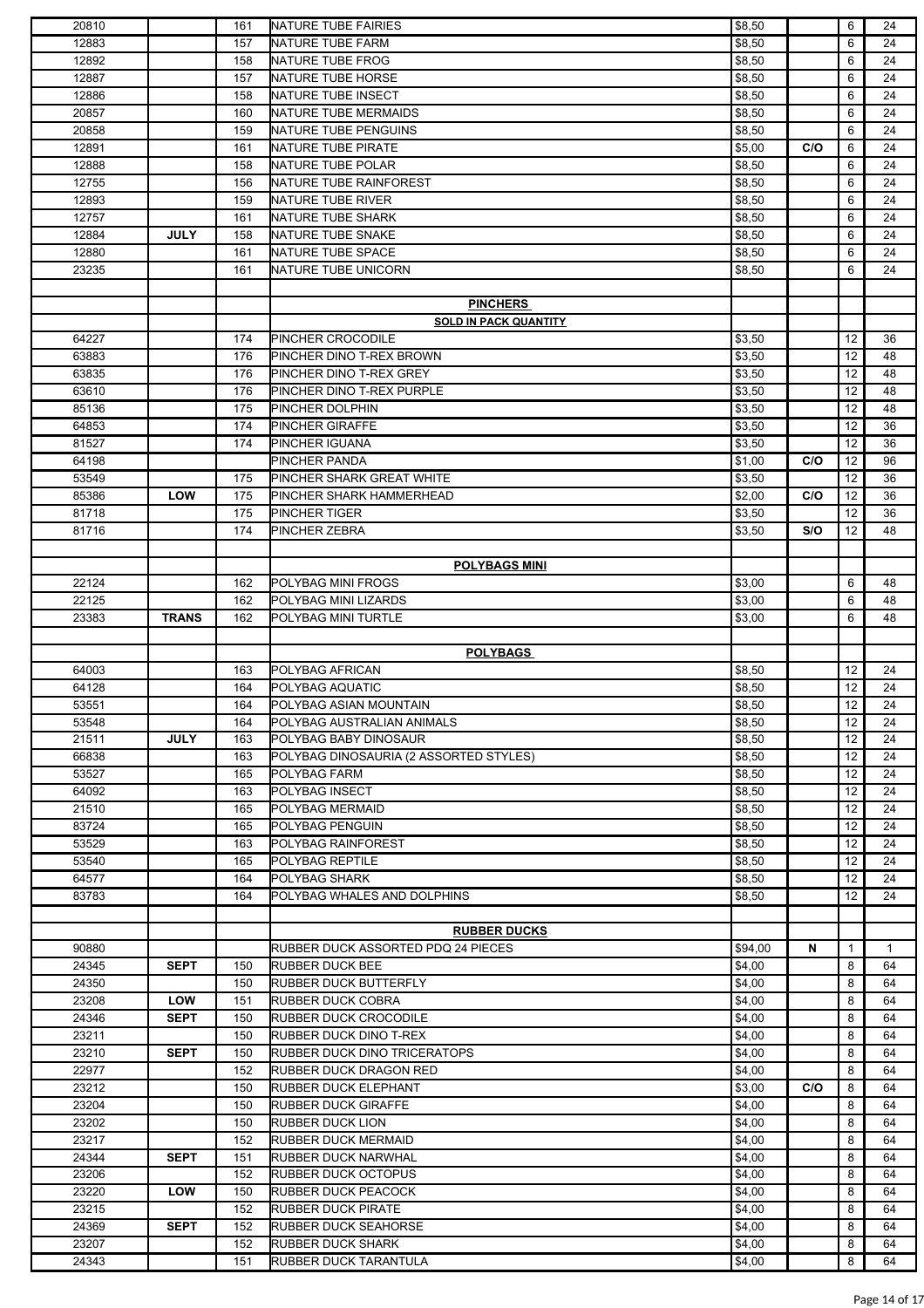| 23203 | <b>TBA</b> | 150 | <b>RUBBER DUCK TIGER</b>      | \$4,00 |   | 64 |
|-------|------------|-----|-------------------------------|--------|---|----|
| 23213 |            | 151 | <b>RUBBER DUCK TURTLE SEA</b> | \$4,00 | ິ | 64 |
| 23209 |            | 152 | <b>RUBBER DUCK UNICORN</b>    | \$4,00 | o | 64 |
| 23205 | <b>TBA</b> | 150 | <b>RUBBER DUCK ZEBRA</b>      | \$4,00 |   | 64 |
| 23214 |            | 152 | <b>RUBBER DUCK ZOMBIE</b>     | \$4,00 |   | 64 |
|       |            |     |                               |        |   |    |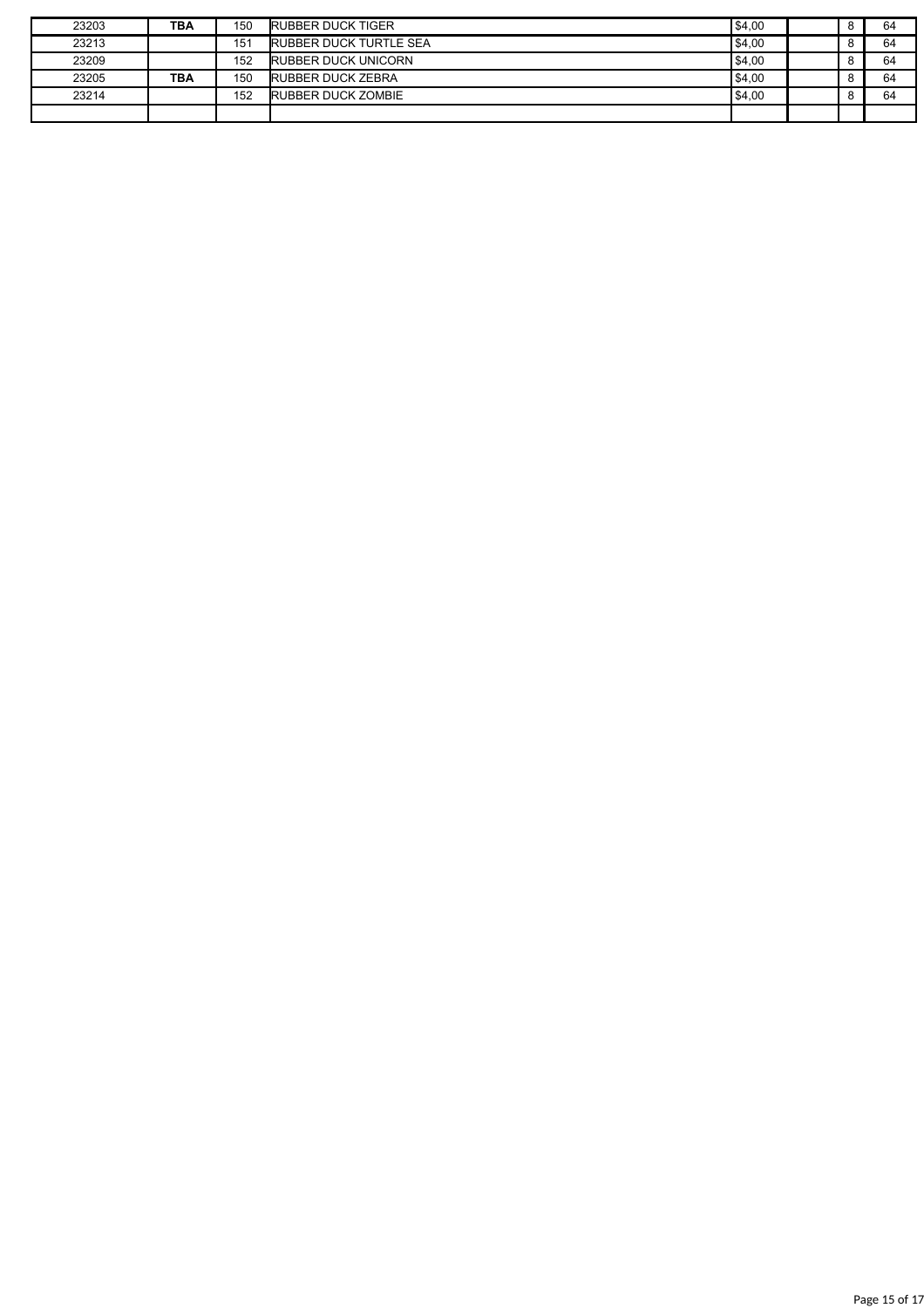|       |              |     | <b>SINGLE FIGURINES</b>                   |         |     |                |     |
|-------|--------------|-----|-------------------------------------------|---------|-----|----------------|-----|
|       |              |     | <b>SOLD IN PACK QUANTITY</b>              |         |     |                |     |
| 23565 |              | 166 | SINGLE FIGURINE DOLPHIN BOTTLENOSE        | \$1,30  |     | 84             | 252 |
| 23553 |              | 166 | SINGLE FIGURINE FUR SEAL                  | \$1,30  |     | 132            | 396 |
| 23564 |              | 166 | SINGLE FIGURINE ORCA                      | \$1,30  |     | 84             | 252 |
| 23563 |              | 166 | SINGLE FIGURINE PENGUIN ROCKHOPPER        | \$1,30  |     | 60             | 180 |
| 23558 |              | 166 | SINGLE FIGURINE SHARK BLACK TIPPED        | \$1,30  |     | 72             | 288 |
| 23557 |              | 166 | SINGLE FIGURINE SHARK GREAT WHITE         | \$1,30  |     | 72             | 288 |
| 23559 |              | 166 | SINGLE FIGURINE SHARK HAMMERHEAD          | \$1,30  |     | 72             | 288 |
| 23560 |              | 166 | SINGLE FIGURINE SHARK LEOPARD             | \$1,30  |     | 72             | 288 |
| 23566 |              | 166 | SINGLE FIGURINE WHALE HUMPBACK            | \$1,30  |     | 84             | 252 |
|       |              |     |                                           |         |     |                |     |
|       |              |     | <b>SNAKES RUBBER 46"</b>                  |         |     |                |     |
| 20774 |              | 181 | <b>RUBBER SNAKE ANACONDA</b>              | \$6,50  |     | 12             | 60  |
| 64528 |              | 182 | <b>RUBBER SNAKE COPPERHEAD</b>            | \$6,50  |     | 12             | 60  |
| 53657 | <b>JULY</b>  | 182 | <b>RUBBER SNAKE PYTHON AMETHYST</b>       | \$6,50  |     | 12             | 60  |
| 20775 |              | 181 | <b>RUBBER SNAKE PYTHON BALL</b>           | \$6,50  |     | 12             | 60  |
| 53651 | <b>JULY</b>  | 182 | <b>RUBBER SNAKE PYTHON BLACK HEAD</b>     | \$6,50  |     | 12             | 60  |
| 20768 |              | 181 | <b>RUBBER SNAKE PYTHON BURMESE</b>        | \$6,50  |     | 12             | 60  |
| 64531 |              | 181 | RUBBER SNAKE RED BELLY BLACK              | \$6,50  |     | 12             | 60  |
|       |              |     |                                           |         |     |                |     |
|       |              |     | <b>SNAP BANDS</b>                         |         |     |                |     |
|       |              |     | <b>SOLD IN PACK QUANTITY</b>              |         |     |                |     |
| 88079 |              | 143 | SNAP SNAKE PRINT ASSORTED 24 PCS          | \$60,00 |     | 24             | 288 |
| 23591 |              | 143 | SNAP SNAKE SEQUIN ASSORTED 24 PCS         | \$60.00 |     | 24             | 288 |
|       |              |     |                                           |         |     |                |     |
|       |              |     | TPR ANIMAL ASSORTMENTS                    |         |     |                |     |
|       |              |     | <b>SOLD IN PACK QUANTITY</b>              |         |     |                |     |
| 14731 |              |     | TPR ANIMAL 5" AQUATIC ASSORTED PACK OF 36 | \$1,50  | C/O | 36             | 288 |
|       |              |     |                                           |         |     |                |     |
|       |              |     | <b>WATER GAMES</b>                        |         |     |                |     |
| 11559 |              | 183 | <b>WATER GAMES ANIMAL</b>                 | \$2,00  | S/O | 12             | 72  |
| 11560 |              | 183 | <b>WATER GAMES AQUATIC</b>                | \$2,00  |     | 12             | 72  |
| 11561 |              | 183 | <b>WATER GAMES DINO</b>                   | \$2,00  |     | 12             | 72  |
| 15042 |              | 183 | <b>WATER GAMES MERMAID</b>                | \$2,00  |     | 12             | 72  |
| 20460 |              | 183 | <b>WATER GAMES PUPPY</b>                  | \$1,50  | C/O | 12             | 72  |
| 23148 |              | 183 | <b>WATER GAMES UNICORN</b>                | \$2,00  | S/O | 12             | 72  |
| 20459 |              | 183 | <b>WATER GAMES WOLF</b>                   | \$2,00  | S/O | 12             | 72  |
|       |              |     |                                           |         |     |                |     |
|       |              |     | <b>MYPHONE WATER GAMES</b>                |         |     |                |     |
| 26982 |              | 184 | WATER GAME MYPHONE AUSTRALIA              | \$3,00  | N.  | 36             | 72  |
| 26105 | <b>TRANS</b> | 184 | WATER GAME MYPHONE DINO                   | \$3,00  |     | 36             | 72  |
| 25852 |              | 184 | WATER GAME MYPHONE MERMAID                | \$3,00  |     | 36             | 72  |
| 25854 |              | 184 | WATER GAME MYPHONE SHARK                  | \$3,00  |     | 36             | 72  |
| 25855 |              | 184 | WATER GAME MYPHONE TIGER                  | \$3,00  |     | 36             | 72  |
| 25858 | <b>SEPT</b>  | 184 | WATER GAME MYPHONE UNICORN                | \$3,00  |     | 36             | 72  |
|       |              |     |                                           |         |     |                |     |
|       |              |     | <b>WOODKINS</b>                           |         |     |                |     |
| 25635 |              | 185 | <b>WOODKINS AFRICAN</b>                   | \$5,00  | C/O | $\overline{2}$ | 18  |
| 25639 |              | 186 | WOODKINS AFRICAN PRIDE                    | \$5,00  | C/O | 2              | 18  |
| 26288 |              | 186 | <b>WOODKINS AUSTRALIA</b>                 | \$5,00  | C/O | 2              | 18  |
| 25632 |              | 185 | <b>WOODKINS DINO</b>                      | \$5,00  | C/O | $\overline{2}$ | 18  |
| 25836 |              | 186 | WOODKINS DINO MOUNTAIN                    | \$8,00  | C/O | $\overline{2}$ | 18  |
| 25633 |              | 186 | <b>WOODKINS DIVER</b>                     | \$5,00  | C/O | 2              | 18  |
| 25837 |              | 185 | WOODKINS MERMAID                          | \$5,00  | C/O | 2              | 18  |
| 25636 |              | 185 | <b>WOODKINS RAINFOREST</b>                | \$5,00  | C/O | 2              | 18  |
| 25641 |              | 185 | <b>WOODKINS SHARK</b>                     | \$5,00  | C/O | $\overline{2}$ | 18  |
| 25642 |              | 186 | WOODKINS UNICORN                          | \$5,00  | C/O | 2              | 18  |
| 25643 |              | 186 | WOODKINS VETERIANARIAN                    | \$8,00  | C/O | 2              | 18  |
| 25644 |              | 186 | WOODKINS ZOOKEEPER HUT                    | \$8,00  | C/O | 2              | 18  |
|       |              |     |                                           |         |     |                |     |
|       |              |     | <b>XTREME TRANSPORTER</b>                 |         |     |                |     |
| 16783 |              | 169 | <b>XTREME TRANSPORTER CROCODILE</b>       | \$4,00  |     | $\mathbf{1}$   | 24  |
| 14248 |              | 169 | XTREME TRANSPORTER DINO                   | \$4,00  |     | $\mathbf{1}$   | 24  |
| 14247 |              | 169 | <b>XTREME TRANSPORTER SHARK</b>           | \$4,00  |     | $\mathbf{1}$   | 24  |
| 14249 | <b>AUG</b>   | 169 | <b>XTREME TRANSPORTER TIGER</b>           | \$4,00  |     | 1              | 24  |
|       |              |     |                                           |         |     |                |     |